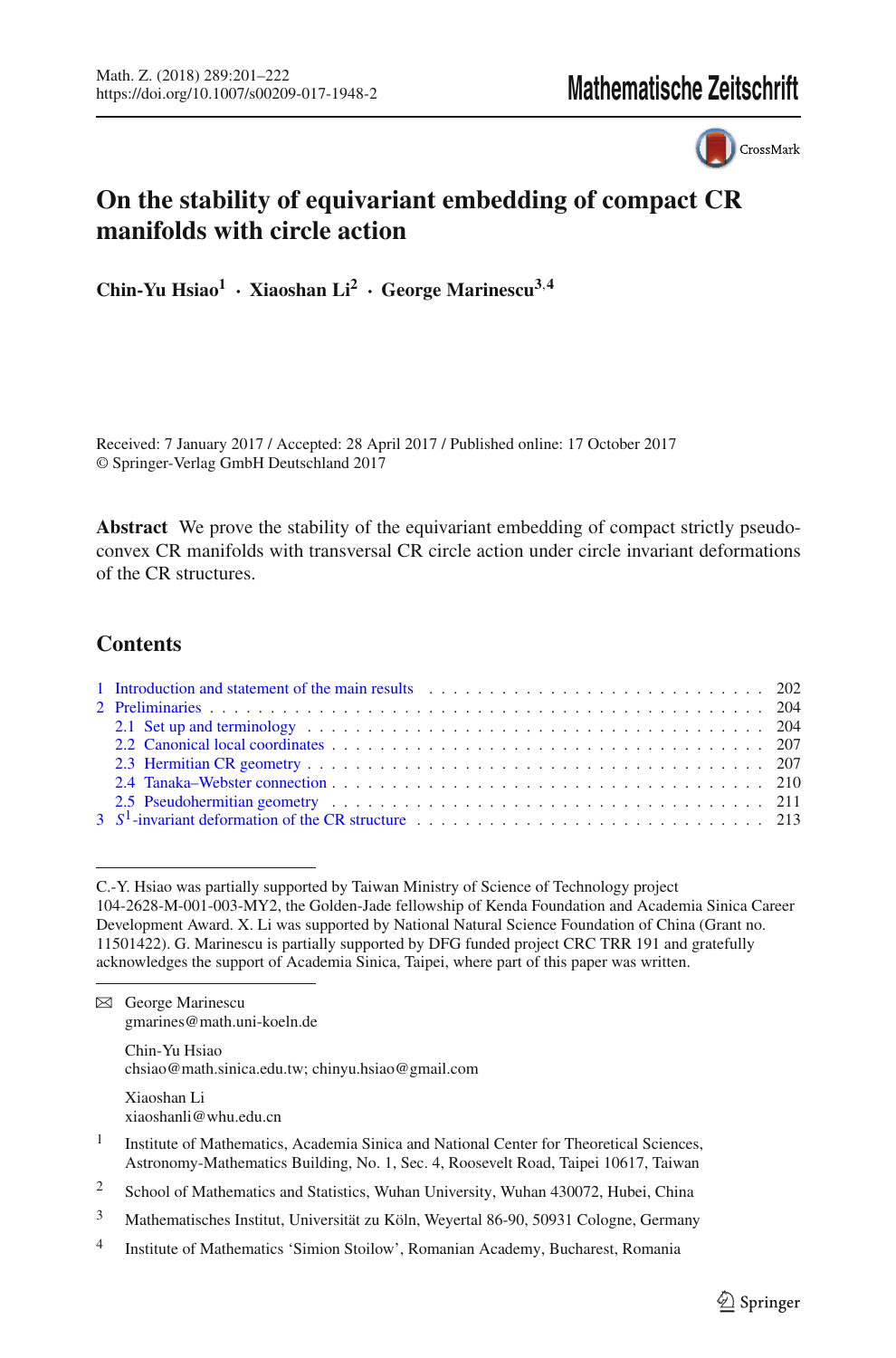| 5 Stability of equivariant embedding of CR manifolds with $S^1$ -action 219 |  |
|-----------------------------------------------------------------------------|--|
|                                                                             |  |

#### <span id="page-1-0"></span>**1 Introduction and statement of the main results**

Let *X* be a compact strictly pseudoconvex CR manifold. The question of whether or not *X* admits a CR embedding into a complex Euclidean space has attracted a lot attention. This amounts to showing that the manifold has a sufficiently rich collection of global CR functions. It was shown by Boutet de Monvel [\[4\]](#page-20-1) that the answer is affirmative if the dimension of *X* is at least five. The obstructions to constructing global CR functions lie in the first Kohn–Rossi cohomology group  $H_b^1(X)$ , which is finite dimensional if dim  $X \ge 5$ . An essential ingredient in the embedding theorem [\[4\]](#page-20-1) is the Hodge theory for this group, that will play an important role in the present paper, too.

In contrast, if *X* has dimension three, *X* may not be even locally embeddable, see [\[24,](#page-20-2) [25,](#page-20-3)[30](#page-20-4)]. Furthermore, there are examples [\[1,](#page-20-5)[5,](#page-20-6)[17](#page-20-7)[,31\]](#page-20-8) which show that even when the CR structure on  $X$  is locally embeddable (for example, when it is real analytic), it can happen that the global CR functions on *X* fail to separate points of *X*. It was shown in [\[6](#page-20-9)] that, in a rather precise sense, "generic" perturbations of the standard structure on the three sphere are nonembeddable.

On the other hand, if a compact three dimensional strictly pseudoconvex CR manifold admits a transversal CR *S*1-action, it was shown by Lempert [\[27\]](#page-20-10), Epstein [\[12](#page-20-11)] and recently in  $[18,21]$  $[18,21]$  $[18,21]$  by using the Szeg $\ddot{\text{o}}$  kernel, that such CR manifolds can always be CR embedded into a complex Euclidean space.

In recent years, much progress has been made in understanding the embedding question from a deformational point of view, that is, for CR structures which lie in a small neighborhood of a fixed embedded structure, see e. g. [\[3](#page-20-14)[,6,](#page-20-9)[12](#page-20-11)[,13](#page-20-15)[,23](#page-20-16),[26](#page-20-17)[–28](#page-20-18)[,33\]](#page-21-0).

There are several distinct notions of stability:

- 1. A CR-structure  $(X, J)$  is said to be stable provided that the entire algebra of CR functions deforms continuously under any sufficiently small embeddable deformation *J* .
- 2. A CR-structure  $(X, J)$  is said to be stable for a class of embeddable deformations  $\mathcal F$  provided that the entire algebra of CR-functions deforms continuously under any sufficiently small deformation  $J' \in \mathcal{F}$ .
- 3. An embedding  $F : (X, J) \to \mathbb{C}^N$  is stable for a class  $\mathcal F$  of embeddable deformations, provided that for each  $J' \in \mathcal{F}$  sufficiently close to *J*, there is an embedding  $F' : (X, J') \to \mathbb{C}^N$ , so that *F'* is a small perturbation of *F*.

Notion (1) of course implies that, for any given embedding  $F : (X, J) \to \mathbb{C}^N$ , there is a nearby embedding  $F' : (X, J') \to \mathbb{C}^N$ , provided that  $(X, J')$  is embeddable and  $J'$ is sufficiently close to *J*. We say that two tensors are close if they are close in the  $C^{\infty}$ topology on the appropriate space. For the round 3-sphere the first and second notions, while not explicitly stated, already appear in Burns and Epstein [\[6](#page-20-9)], where it is demonstrated that the entire algebra of CR functions is stable for the class of "positive" deformations, with no requirement of *S*1-invariance. This work was extended by Epstein to positive deformations of circle bundles in [\[12](#page-20-11)]. Lempert [\[27](#page-20-10)] showed that all small embeddable deformations of the round sphere are, in fact, positive. In a later paper [\[28](#page-20-18)] he went on to show that all small embeddable deformations of CR-structures on the boundaries of strictly pseudoconvex domains in  $\mathbb{C}^2$  are stable in the strongest sense, (1), above.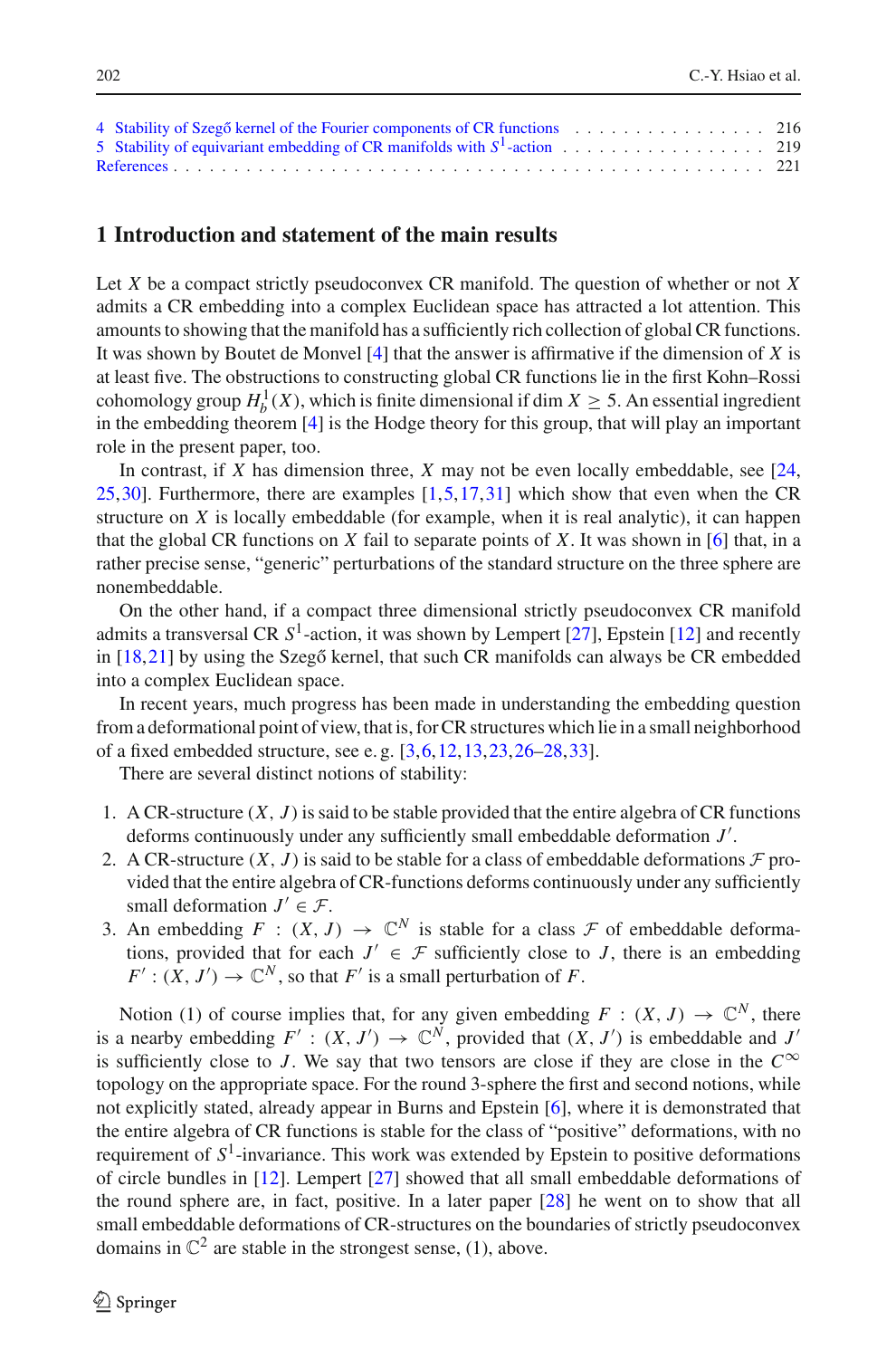In the present paper we will only use the notion (3) of stability. When *X* is strictly pseudoconvex, of dimension at least five, Tanaka [\[32\]](#page-21-1) proved the stability in the sense (3), provided the dimension of the Kohn–Rossi cohomology  $H_b^1(X)$  is independent of CR structure. Huang et al. [\[23](#page-20-16)] studied the stability of embeddings for a family of strongly pseudoconvex CR manifolds depending in a CR way on the parameters. The CR dependence on the parameters is crucial for the study of deformations of complex structures of isolated singularities. For this topic we refer the readers to [\[7](#page-20-19)[,22](#page-20-20)[,23](#page-20-16),[29](#page-20-21)] and the references therein.

On the other hand, in the case of three dimensional strictly pseudoconvex CR manifolds, Catlin and Lempert [\[8](#page-20-22)] showed that unstable CR embeddings exist. The CR manifolds with unstable embeddings arise as unit circle bundles in Hermitian line bundles over projective manifolds. The instability of CR embeddings is a consequence of the instability of very ampleness of line bundles.

As mentioned above, the stability of CR embeddings is closely related to the stability of the first Kohn–Rossi cohomology (see  $[23,32]$  $[23,32]$ ). Recently, it was shown in  $[18]$  that a compact strictly pseudoconvex CR manifold with a locally free transversal CR *S*1-action can be CR embedded into some complex Euclidean space by CR functions lying in the Fourier components with large positive frequency of the space of CR functions. Since Fourier components with large frequency of the first Kohn–Rossi cohomology vanish uniformly under  $S<sup>1</sup>$ -invariant deformations of the CR structure (see Theorem [3.5\)](#page-13-0), we can expect in analogy to [\[23,](#page-20-16)[32](#page-21-1)] that the CR embedding established in [\[18](#page-20-12)] should be stable under the  $S<sup>1</sup>$ -invariant deformations. We will prove this using an additional argument, the stability of the Szegő projector. Similar arguments can be found in a series of papers by Epstein  $[14-16]$  $[14-16]$ on relative index, where the Szegő projector also plays a central role.

Let us now formulate our main results. We refer to Sect. [2.1](#page-3-1) for some standard notations and terminology used here. Let  $(X, HX, J)$  be a compact CR manifold of dimension  $2n - 1$ ,  $n \ge 2$ , endowed with a locally free  $S^1$ -action  $S^1 \times X \to X$ ,  $(e^{i\theta}, x) \mapsto e^{i\theta}x$  and we let *T* be the infinitesimal generator of the  $S^1$ -action. We assume that this  $S^1$ -action is transversal CR, that is, *T* preserves the CR structure  $T^{1,0}X$ , and *T* and  $T^{1,0}X \oplus \overline{T^{1,0}X}$  generate the complex tangent bundle to *X*. Let  $\overline{\partial}_b$  be the tangential Cauchy–Riemann operator on *X*. We denote by  $Ker(\overline{\partial}_b) = \{u \in C^\infty(X) : \overline{\partial}_b u = 0\}$  the space of smooth CR functions. For any  $m \in \mathbb{Z}$ , we define the *m*th Fourier component of CR functions  $H_{b,m}^0(X) = \{u \in \text{Ker}(\overline{\partial}_b) : Tu = imu\}.$ It was shown in [\[18\]](#page-20-12) that *X* can be CR embedded into complex Euclidean space by CR functions which lie in the Fourier components of CR functions with large positive frequency *m*. Precisely, for every  $m \in \mathbb{N}$ , there exist integers  $\{m_j\}_{j=1}^N$  with  $m_j \ge m, 1 \le j \le N$ , and CR functions  $\{f_j\}_{j=1}^N$  with  $f_j \in H^0_{b,m_j}(X)$  such the (equivariant) CR map from *X* to  $\mathbb{C}^N$ 

$$
\Phi: X \to \mathbb{C}^N, \ x \mapsto (f_1(x), \dots, f_N(x)), \tag{1.1}
$$

<span id="page-2-0"></span>is an embedding. Our goal is to show that such an embedding is stable under  $S<sup>1</sup>$ -invariant deformations of the CR structure (cf. Definition [2.1\)](#page-4-0). Our main result is the following.

**Theorem 1.1** *Let* (*X*, *H X*, *J* ) *be a compact connected strictly pseudoconvex CR manifold with a locally free transversal CR S<sup>1</sup>-action. Let*  $\{J_t\}_{t \in (-\delta_0, \delta_0)}$  *be any S<sup>1</sup>-invariant deformation of J. Then there is a positive integer m*<sup>0</sup> *such that every CR embedding*  $\Phi = (\Phi_1, \ldots, \Phi_N) : (X, HX, J) \to \mathbb{C}^N$  with  $\Phi_j \in H_{b,m_j}^0(X), m_j > m_0, j = 1, \ldots, N$ , *is stable with respect to the deformation*  $\{J_t\}_{t \in (-\delta_0, \delta_0)}$ *, that is, for*  $|t|$  *small enough there exists an*  $S^1$ -equivariant CR embedding  $f_t$  of the structure  $J_t$  such that  $f_t$  converges to f as  $t \to 0$  *in the C<sup>m</sup> topology for any non-negative m*  $\in \mathbb{Z}$ .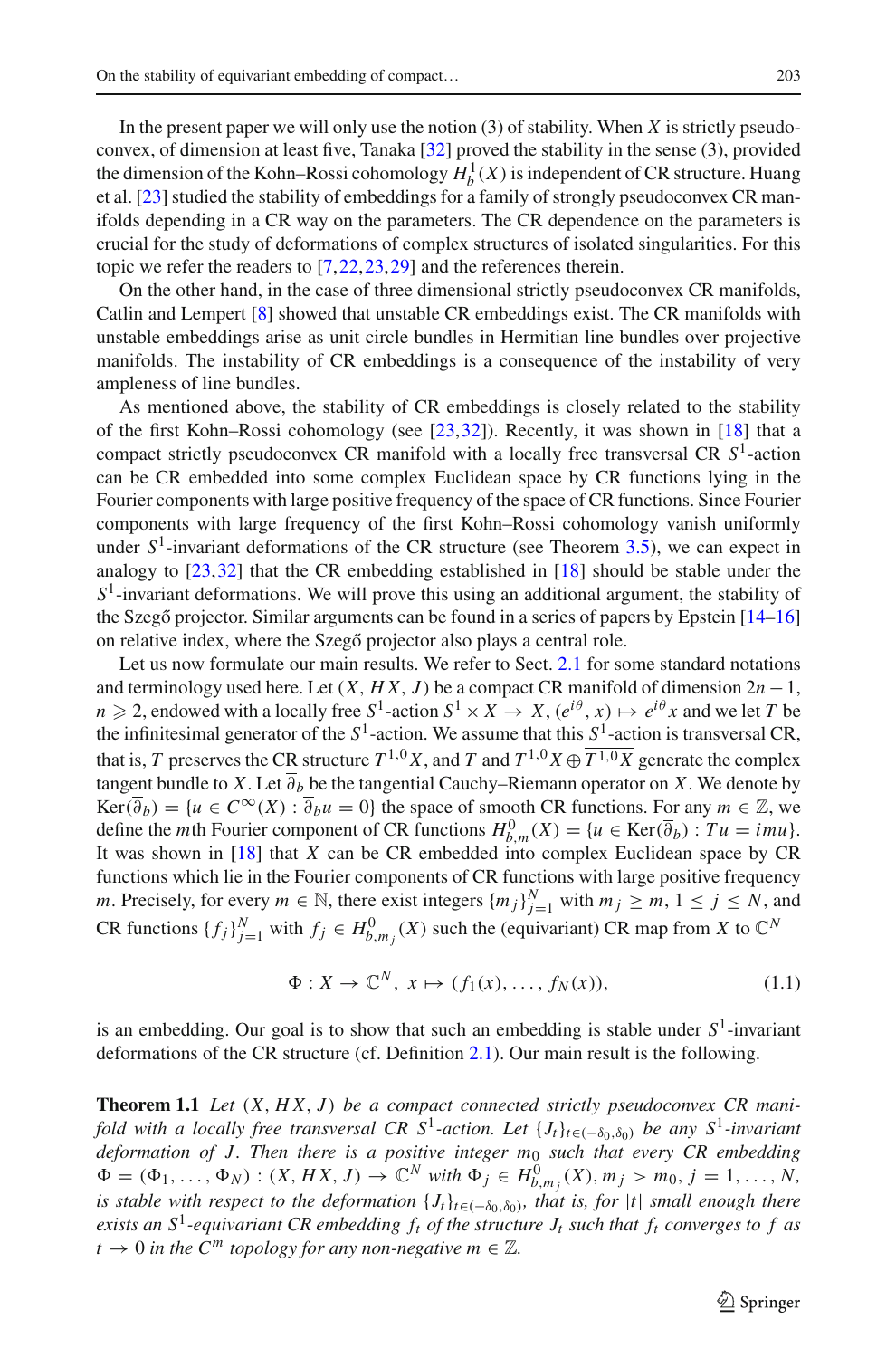This paper is organized as follows. In Sect. [2,](#page-3-0) we set up notation and terminology. Section [3](#page-12-0) is devoted to study the *S*1-invariant deformation of CR structure. Furthermore, will prove the simultaneous vanishing theorem of Fourier component of Kohn-Rossi cohomology. In Sect. [4,](#page-15-0) we will be concerned with the stability of the Szegő kernel of Fourier components of Kohn–Rossi cohomology. Using the stability of Szegő kernel, we will prove Theorem [1.1](#page-2-0) in Sect. [5.](#page-18-0)

### <span id="page-3-0"></span>**2 Preliminaries**

In this section we recall necessary notions of CR geometry, such as the canonical local coordinates of Baouendi–Rothschild–Treves, and the Tanaka–Webster connection. We also formulate a vanishing theorem for the Fourier components of Kohn–Rossi cohomology.

#### <span id="page-3-1"></span>**2.1 Set up and terminology**

Let  $(X, T^{1,0}X)$  be a compact CR manifold of dimension  $2n - 1$ ,  $n > 2$ , where  $T^{1,0}X$  is a CR structure of *X*, that is,  $T^{1,0}X$  is a subbundle of the complexified tangent bundle  $CTX$ of rank *n* − 1 satisfying  $T^{1,0}X \cap T^{0,1}X = \{0\}$ , where  $T^{0,1}X = \overline{T^{1,0}X}$  and  $[*V*, *V*] \subset *V*$ , where  $V = C^{\infty}(X, T^{1,0}X)$ . There is a unique subbundle *HX* of *TX* such that  $\mathbb{C}HX =$  $T^{1,0}X \bigoplus T^{0,1}X$ , i.e., *HX* is the real part of  $T^{1,0}X \bigoplus T^{0,1}X$ . Furthermore, there exists a homomorphism  $J : HX \rightarrow HX$  such that  $J^2 = -id$ , where id denotes the identity id:  $\mathbb{C}H X \to \mathbb{C}H X$ . By complex linear extension of *J* to  $\mathbb{C}TX$ , the *i*-eigenspace of *J* is given by  $T^{1,0}X = \{V \in \mathbb{C}HX : JV = iV\}$ . We shall also write  $(X, HX, J)$  to denote a compact CR manifold. Let  $E$  be a smooth vector bundle over  $X$ . We use  $\Gamma(E)$  to denote the space of  $C^{\infty}$ -smooth sections of *E* on *X*.

Let  $(X, HX, J)$  be a compact CR manifold. Let  $\Omega \subset \mathbb{R}$  be an open neighborhood of 0. We say that  ${J_t}_{t \in \Omega}$  is a deformation of *J* if

- (I) For each  $t \in \Omega$ , there is an endomorphism  $J_t : HX \to HX$  with  $J_t^2 = -id$  and the *i* eigenspace  $T_t^{1,0}X = \{U \in \mathbb{C}HX : J_tU = iU\}$  is a CR structure on X.
- (II)  $J_0 = J$ .
- (III)  $J_t$  depends smoothly on *t*, that is, for every  $U \in HX$  and  $V^* \in T^*X$  we have  $\langle J_tU, V^* \rangle \in C^{\infty}(\Omega)$ .

From now on, we assume that  $(X, HX, J)$  admits an  $S^1$ -action:  $S^1 \times X \to X$ ,  $(e^{i\theta}, x) \mapsto$  $e^{i\theta} \circ x$ . Here, we use  $e^{i\theta}$  to denote the *S*<sup>1</sup>-action. Let  $T \in C^\infty(X, TX)$  denote the global real vector field induced by the  $S<sup>1</sup>$ -action given as follows

$$
(Tu)(x) = \frac{\partial}{\partial \theta} \left( u(e^{i\theta} \circ x) \right) \Big|_{\theta=0}, \ u \in C^{\infty}(X). \tag{2.1}
$$

We say that the  $S^1$ -action  $e^{i\theta}$  ( $0 \le \theta < 2\pi$ ) is CR if

<span id="page-3-2"></span>
$$
[T, \Gamma(T^{1,0}X)] \subset \Gamma(T^{1,0}X),\tag{2.2}
$$

where [· , ·] denotes the Lie bracket between the smooth vector fields on *X*. Furthermore, we say that the  $S^1$ - action is transversal if for each  $x \in X$ ,

$$
\mathbb{C}T_xX = \mathbb{C}T(x) \oplus T_x^{1,0}(X) \oplus T_x^{0,1}X.
$$
 (2.3)

 $\circledcirc$  Springer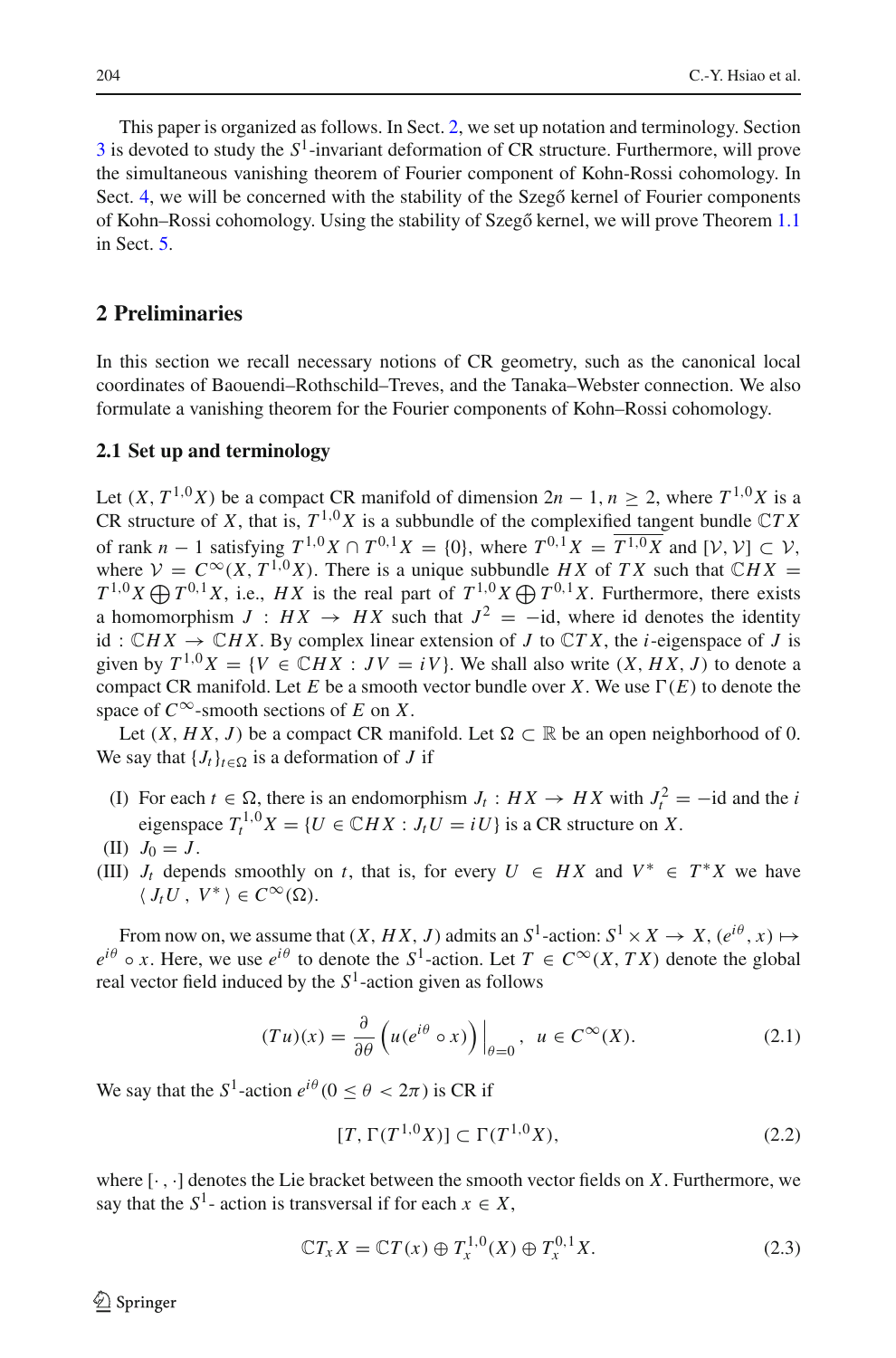From now on, we assume that the  $S^1$ -action on  $(X, HX, J)$  is transversal and CR. Let  ${J_t}_{t \in \Omega}$  be a deformation of *J*, where  $\Omega$  ⊂ ℝ is an open neighborhood  $0 \in \Omega$ . As before, put  $T^{1,0}X = \{U \in \mathbb{C}HX : J_tU = iU\}$ . We need

<span id="page-4-0"></span>**Definition 2.1** With the notations above, we say that  ${J_t}_{t \in \Omega}$  are  $S^1$ -invariant deformations of *J* if  $[T, \Gamma(T_t^{1,0}X)] \subset \Gamma(T_t^{1,0}X)$  for every  $t \in \Omega$ .

**Definition 2.2** Let  $f : (X, HX, J) \rightarrow \mathbb{C}^k$  be a CR embedding and let  $\{J_t\}_{t \in \Omega}$  be  $S^1$ invariant deformations of *J*, where  $\Omega \subset \mathbb{R}$  is an open neighborhood of 0. We say that *f* is stable with respect to  ${J_t}_{t \in \Omega}$  if there is a  $\delta > 0$  with  $[-\delta, \delta] \subset \Omega$  such that for every  $t \in (-\delta, \delta)$ , we can find a CR embedding  $f_t : (X, HX, J_t) \to \mathbb{C}^k$  and lim<sub>t→0</sub>  $|| f_t - f ||_{C^m(X \cap K)} = 0$ , for every  $m \in \mathbb{N}_0 := \mathbb{N} \cup \{0\}.$ 

**Lemma 2.3** With the notations used above, we have  $L_T J = 0$  on HX, where  $L_T$  denotes *the Lie derivative along the direction T .*

*Proof* For any  $U \in \Gamma(T^{1,0}X)$ ,  $L_T J(U) = L_T (JU) - J L_T U = \sqrt{-1}L_T U - \sqrt{-1}L_T U =$ 0. Here, we have used the fact that the  $S^1$ -action is CR, that is,  $L_T U \in \Gamma(T^{1,0}X)$  for any *U* ∈  $\Gamma(T^{1,0}X)$ . For any *V* ∈  $\Gamma(T^{0,1}X)$ , we have  $L_T J(V) = \overline{L_T J(\overline{V})} = 0$ . Since *HX* is the real part of  $T^{1,0}X \oplus T^{0,1}X$ , the Lemma follows. the real part of  $T^{1,0}X \bigoplus T^{0,1}X$ , the Lemma follows.

Since  $[Γ(T^{1,0}X), Γ(T^{1,0}X)] ⊂ Γ(T^{1,0}X)$ , we have  $[JU, JV] − [U, V] ∈ C<sup>∞</sup>(X, HX)$ for all *U*,  $V \in C^{\infty}(X, HX)$ . Let  $\omega_0$  be the global real 1-form dual to *T*, that is,

<span id="page-4-1"></span>
$$
\langle \omega_0, T \rangle = 1, \langle \omega_0, HX \rangle = 0. \tag{2.4}
$$

Then for each  $x \in X$ , we define a quadratic form on  $H X$  by

<span id="page-4-2"></span>
$$
\mathcal{L}_x(U, V) = -d\omega_0(JU, V), \forall U, V \in H_xX.
$$
\n(2.5)

The quadratic form is called the Levi form at *x*. We extend  $\mathcal L$  to  $\mathbb C H X$  by complex linear extension. Then for  $U, V \in T^{1,0}_x X$ ,

$$
\mathcal{L}_x(U, \overline{V}) = -d\omega_0(JU, \overline{V}) = -id\omega_0(U, \overline{V}).
$$
\n(2.6)

**Definition 2.4** We say  $T^{1,0}X$  is a strictly pseudoconvex structure and X is a strictly pseudoconvex CR manifold if the Levi form  $\mathcal{L}_x$  is a positive definite quadratic form on  $H_x X$  for each  $x \in X$ .

In the following, we always assume that  $X$  is a compact connected strictly pseudoconvex CR manifold with a transversal CR  $S<sup>1</sup>$ -action. It should be noted that a strictly pseudoconvex CR manifold is always a contact manifold. From [\(2.4\)](#page-4-1), we see that  $\omega_0$  is a contact form, *HX* is the contact plane and *T* is the Reeb vector field. Using [\(2.5\)](#page-4-2) we may extend the Levi form to a Riemannian metric *g* on *T X*, which will play a crucial role in the sequel.

**Definition 2.5** Let *X* be a compact strictly pseudoconvex CR manifold with a transversal CR  $S<sup>1</sup>$ -action. Let *g* be the Riemannian metric given by

<span id="page-4-3"></span>
$$
g(U, V) = \mathcal{L}_x(U, V), \quad g(U, T) = g(T, U) = 0, \quad g(T, T) = 1,
$$
\n(2.7)

for any  $U, V \in H_x X, x \in X$ . This is called the Webster metric on X.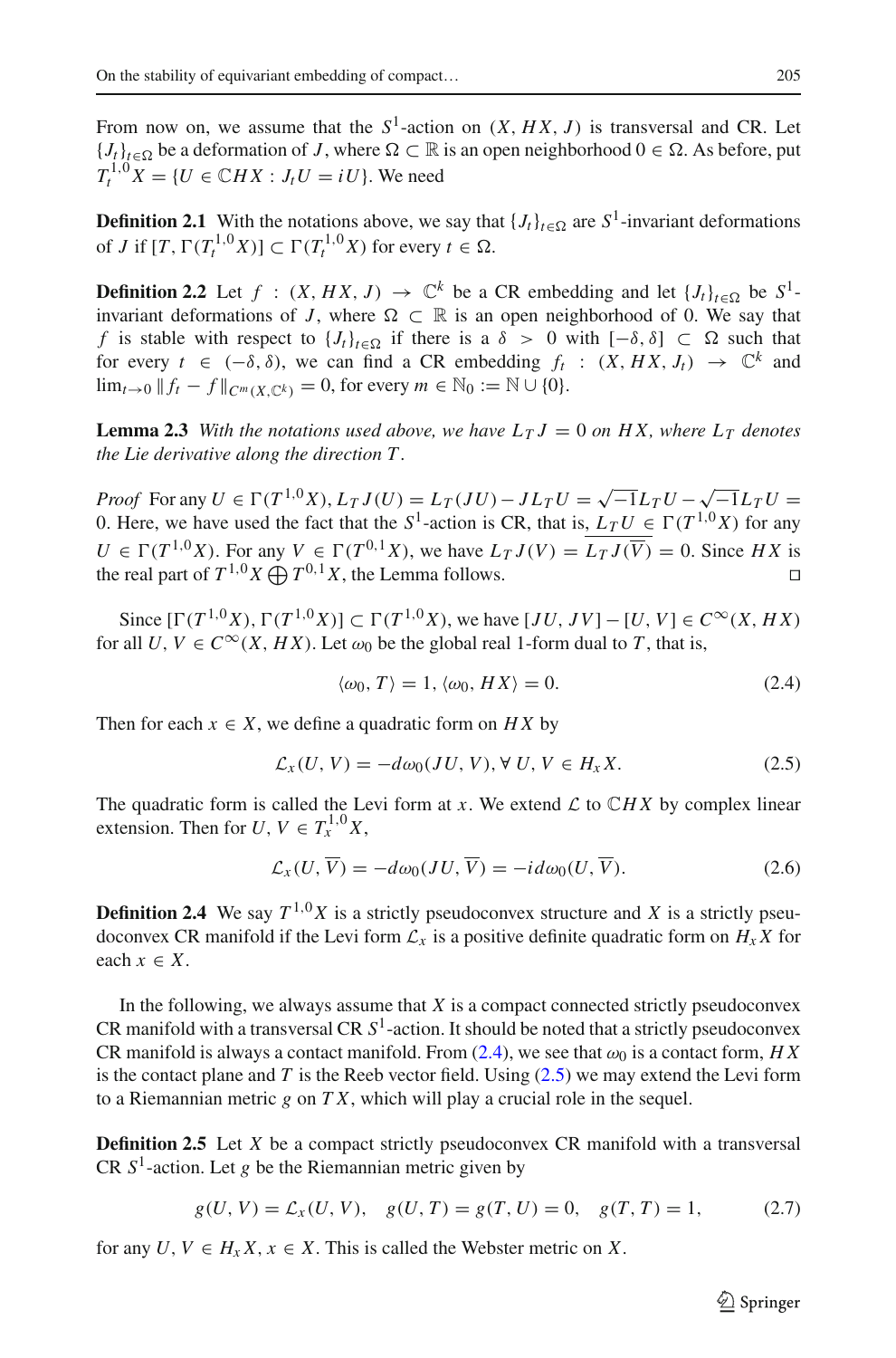The volume form associated with the Webster metric is denoted by  $dv<sub>X</sub>$  and by direct calculation

<span id="page-5-6"></span>
$$
dv_X = \omega_0 \wedge \frac{(d\omega_0)^{n-1}}{(n-1)!}.
$$
 (2.8)

The volume form  $dv_X$  associated with the Webster metric depends only on the contact form  $ω_0$ .

For *U*,  $V \in T_x^{1,0}X$ , we can check that  $\mathcal{L}_x(U, V) = \langle \omega_0(x), [J\mathcal{U}, \mathcal{Y}](x) \rangle = 0$ , where *U*,  $\mathcal{V}$  ∈  $\Gamma(T^{1,0}X)$  with  $\mathcal{U}(x) = U$ ,  $\mathcal{V}(x) = V$ . Thus,  $\mathcal{L}_x(U, \overline{V}) = -id\omega_0(U, \overline{V})$  is a positive definite Hermitian quadratic form on  $T^{1,0}X$ . We extend the Webster metric *g* to C*T X* by complex linear extension. The Webster metric *g* on *X* induces a Hermitian metric  $\langle \cdot | \cdot \rangle_{\varphi}$  on  $\mathbb{C} T X$ :

<span id="page-5-4"></span>
$$
\langle U | V \rangle_g := g(U, \overline{V}), \ U, V \in \mathbb{C}TX. \tag{2.9}
$$

It is easy to check that the Webster metric is *J* -invariant on *H X*, so we have the pointwise orthogonal decomposition

<span id="page-5-5"></span>
$$
\mathbb{C}T_xX = \mathbb{C}T(x) \oplus T_x^{1,0}(X) \oplus T_x^{0,1}X.
$$
 (2.10)

We call  $\langle \cdot | \cdot \rangle_{\varrho}$  the Webster Hermitian metric.

Denote by  $T^{*1,0}X$  and  $T^{*0,1}X$  the dual bundles of  $T^{1,0}X$  and  $T^{0,1}X$ , respectively. Define the vector bundle of  $(0, q)$ -forms by  $\Lambda^q T^{*0,1} X$ . Let  $D \subset X$  be an open subset. Then  $\Omega^{0,q}(D)$ denotes the space of smooth sections of  $\Lambda^q T^{*0,1} X$  over *D*.

Fix  $\theta_0 \in [0, 2\pi)$ . Let

$$
de^{i\theta_0}: \mathbb{C}T_xX \to \mathbb{C}T_{e^{i\theta_0} \circ x}X
$$

denote the differential map of  $e^{i\theta_0}$ :  $X \to X$ . By the property of transversal CR  $S^1$ -action, we can check that

<span id="page-5-0"></span>
$$
de^{i\theta_{0}}: T_{x}^{1,0}X \to T_{e^{i\theta_{0}}\circ x}^{1,0}X,
$$
  
\n
$$
de^{i\theta_{0}}: T_{x}^{0,1}X \to T_{e^{i\theta_{0}}\circ x}^{0,1}X,
$$
  
\n
$$
de^{i\theta_{0}}(T(x)) = T(e^{i\theta_{0}} \circ x).
$$
\n(2.11)

Let  $(e^{i\theta_0})^*$ :  $\Lambda^q(\mathbb{C}T^*X) \to \Lambda^q(\mathbb{C}T^*X)$  be the pull back of  $e^{i\theta_0}$ ,  $q = 0, 1, \ldots, n - 1$ . From  $(2.11)$ , we can check that for every  $q = 0, 1, \ldots, n - 1$ 

<span id="page-5-1"></span>
$$
(e^{i\theta_0})^* : \Lambda^q T_{e^{i\theta_0} \circ x}^{*0,1} X \to \Lambda^q T_x^{*0,1} X. \tag{2.12}
$$

For  $u \in \Omega^{0,q}(X)$  we define  $Tu$  as follows:

<span id="page-5-2"></span>
$$
(Tu)(X_1,\ldots,X_q) := \frac{\partial}{\partial \theta} \left( (e^{i\theta})^* u(X_1,\ldots,X_q) \right) \Big|_{\theta=0}, \quad X_1,\ldots,X_q \in T^{1,0}_x X. \tag{2.13}
$$

From [\(2.12\)](#page-5-1) and [\(2.13\)](#page-5-2), we have  $Tu \in \Omega^{0,q}(X)$  for all  $u \in \Omega^{0,q}(X)$ . From the definition of *Tu* it is easy to check that  $Tu = L_T u$  for  $u \in \Omega^{0,q}(X)$ , where  $L_T u$  is the Lie derivative of *u* along the direction *T* .

Let  $\overline{\partial}_b : \Omega^{0,q}(X) \to \Omega^{0,q+1}(X)$  be the tangential Cauchy–Riemann operator. It is straightforward from  $(2.11)$  and  $(2.13)$  to see that

<span id="page-5-3"></span>
$$
T\overline{\partial}_b = \overline{\partial}_b T \text{ on } \Omega^{0,q}(X). \tag{2.14}
$$

For every *m* ∈ ℤ, put  $\Omega_m^{0,q}(X) := \{u \in \Omega^{0,q}(X) : Tu = imu\}$ . From [\(2.14\)](#page-5-3) we have the  $\overline{\partial}_b$ -complex for every  $m \in \mathbb{Z}$ :

$$
\overline{\partial}_b : \cdots \to \Omega_m^{0,q-1}(X) \to \Omega_m^{0,q}(X) \to \Omega_m^{0,q+1}(X) \to \cdots. \tag{2.15}
$$

 $\mathcal{L}$  Springer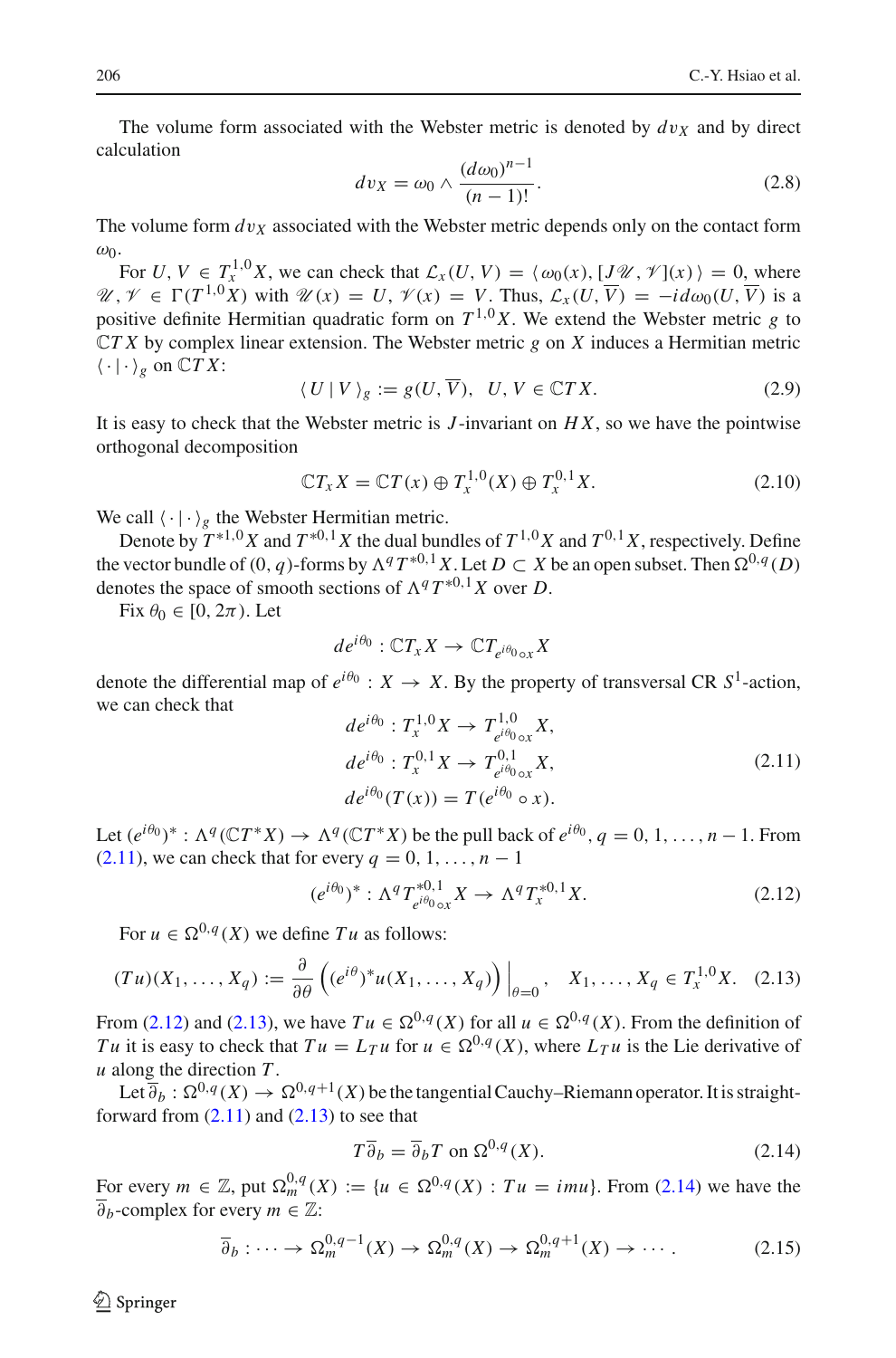For every  $m \in \mathbb{Z}$ , the *m*th Fourier component of Kohn–Rossi cohomology is defined as follows

$$
H_{b,m}^q(X) := \frac{\text{Ker }\overline{\partial}_b : \Omega_m^{0,q}(X) \to \Omega_m^{0,q+1}(X)}{\text{Im }\overline{\partial}_b : \Omega_m^{0,q-1}(X) \to \Omega_m^{0,q}(X)}.
$$
\n(2.16)

**Definition 2.6** We say that a function  $u \in C^{\infty}(X)$  is a Cauchy–Riemann (CR for short) function if  $\overline{\partial}_b u = 0$ , or in the other words,  $\overline{Z}u = 0$  for all  $Z \in \Gamma(T^{1,0}X)$ .

For  $m \in \mathbb{Z}$ , when  $q = 0$ ,  $H_{b,m}^0(X)$  is a subspace of the space of CR functions which lie in the *im* eigenspace of *T* and we call  $H_{b,m}^0(X)$  the *m*th Fourier component of the space of CR functions. The paper [\[20](#page-20-25)] gives asymptotic bounds for the Fourier components of the Kohn-Rossi cohomology.

#### <span id="page-6-0"></span>**2.2 Canonical local coordinates**

<span id="page-6-3"></span>In this work, we need the following result due to Baouendi–Rothschild–Treves.

**Theorem 2.7** [\[2,](#page-20-26) Proposition I.2] *Let X be a compact CR manifold of* dim  $X = 2n - 1$ ,  $n > 2$ *with a transversal CR S<sup>1</sup>-action. For*  $x_0 \in X$ *, there exist local coordinates*  $(x_1, \ldots, x_{2n-1}) =$  $(z, \theta) = (z_1, \ldots, z_{n-1}, \theta), z_j = x_{2j-1} + ix_{2j}, j = 1, \ldots, n-1, x_{2n-1} = \theta$ , defined in a *small neighborhood*  $D = \{(z, \theta) : |z| < \varepsilon, |\theta| < \delta\}$  *centered at*  $x_0$  *such that* 

<span id="page-6-2"></span>
$$
T = \frac{\partial}{\partial \theta}
$$
  
\n
$$
Z_j = \frac{\partial}{\partial z_j} + i \frac{\partial \varphi(z)}{\partial z_j} \frac{\partial}{\partial \theta}, \quad j = 1, ..., n-1
$$
\n(2.17)

*where*  $\{Z_j(x)\}_{j=1}^{n-1}$  *form a basis of*  $T_x^{1,0}X$  *for each*  $x \in D$ *, and*  $\varphi(z) \in C^\infty(D, \mathbb{R})$  *is independent of* θ*.*

We call *D* a canonical local patch,  $x = (z, \theta)$  canonical local coordinates on *D* and  ${Z_j}_{j=1}^{n-1}$  a canonical frame of  $T^{1,0}X$  over *D*. On *D*, the contact form is given by

$$
\omega_0 = d\theta - i \sum_{j=1}^{n-1} \frac{\partial \varphi(z)}{\partial z_j} dz_j + i \sum_{j=1}^{n-1} \frac{\partial \varphi(z)}{\partial \overline{z}_j} d\overline{z}_j
$$

and the Levi form on  $T^{1,0}X$  can be expressed as

$$
\mathcal{L}_x = -id\omega_0 = 2\sum_{k,j=1}^{n-1} \frac{\partial^2 \varphi(z)}{\partial z_k \partial \overline{z}_j} dz_k \wedge d\overline{z}_j.
$$
 (2.18)

For  $x \in D$ ,  $\theta \in [0, 2\pi)$  with  $e^{i\theta} \circ x \in D$ , it is straightforward to see that  $de^{i\theta}(Z_i(x)) =$  $Z_i(e^{i\theta} \circ x)$  for  $1 \leq j \leq n-1$ .

#### <span id="page-6-1"></span>**2.3 Hermitian CR geometry**

**Definition 2.8** [\[19,](#page-20-27) Definition 1.18] Let *D* be an open set and let  $V \in C^{\infty}(D, \mathbb{C}TX)$  be a vector field on *D*. We say that *V* is rigid if

$$
de^{i\theta}(V(x)) = V(e^{i\theta} \circ x)
$$
 (2.19)

for any  $x, \theta \in [0, 2\pi)$  satisfying  $x \in D$ ,  $e^{i\theta} \circ x \in D$ .

 $\mathcal{L}$  Springer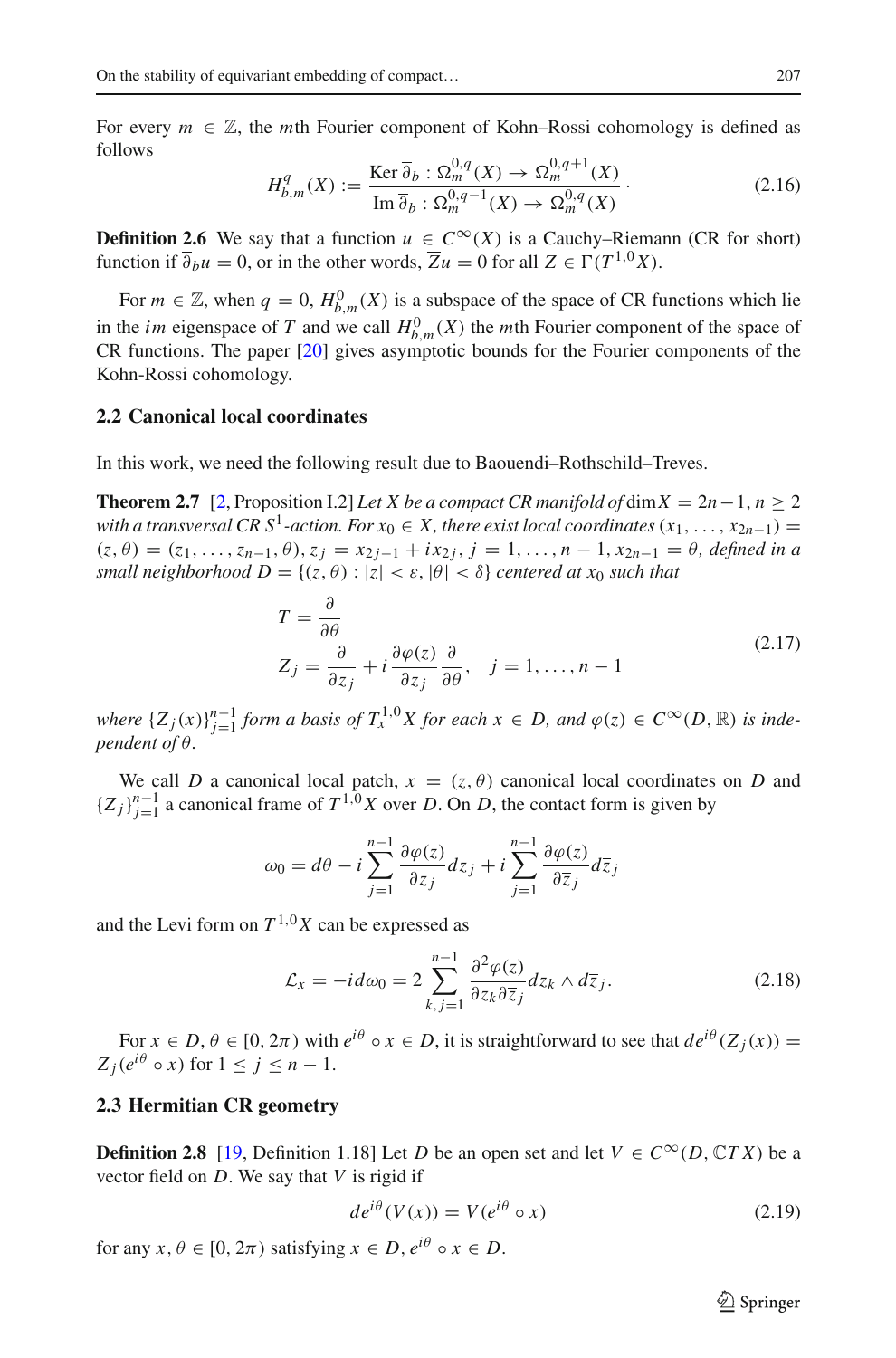The canonical frame  ${Z_j}_{j=1}^{n-1}$  defined in [\(2.17\)](#page-6-2) are rigid vector fields on the canonical classical rate. But the capacity of *X* and *M* has giving the field on D. Then for any local patch. Let *D* be an open subset of *X* and *U* be a rigid vector field on *D*. Then for any  $\theta_0 \in [0, 2\pi), \, de^{i\theta_0}(U)$  is still a rigid vector field on  $e^{i\theta_0}D := \{e^{i\theta_0} \circ x : x \in D\}.$ 

**Definition 2.9** [\[19,](#page-20-27) Definition 1.19] Let  $\langle \cdot | \cdot \rangle$  be a Hermitian metric on  $\mathbb{C}TX$ . We say that  $\langle \cdot | \cdot \rangle$  is rigid if for rigid vector fields *V*, *W* on  $\Omega$ , where  $\Omega$  is any open set, we have

$$
\langle V(x)|W(x)\rangle = \langle (de^{i\theta}V)(e^{i\theta} \circ x)|(de^{i\theta}W)(e^{i\theta} \circ x)\rangle, \quad \forall x \in \Omega, \theta \in [0, 2\pi). \tag{2.20}
$$

**Lemma 2.10** *The Webster Hermitian metric*  $\langle \cdot | \cdot \rangle_g$  *defined in* [\(2.9\)](#page-5-4) *is a rigid Hermitian metric on* C*T X.*

*Proof* Let  $\Omega$  be an open subset of *X* and *U*,  $V \in T^{1,0}X$  be rigid vector fields on  $\Omega$ . For any  $x_0 \in \Omega$ , choose canonical coordinates  $x = (z, \theta)$  centered at  $x_0$  and a canonical local patch  $D = \{(z, \theta) : |z| < \varepsilon, |\theta| < \delta\}$  with  $\overline{D} \subset \Omega$ . Let  $\{Z_j\}_{j=1}^{n-1}$  be a canonical frame over *D*. Then on *D*,  $U = \sum_{j=1}^{n-1} a_j(z, \theta) Z_j$  and  $V = \sum_{j=1}^{n-1} b_j(z, \theta) Z_j$ . Since *U*, *V* are rigid vector fields we have that on *D*,  $\frac{\partial}{\partial \theta} a_j(z, \theta) = \frac{\partial}{\partial \theta} b_j(z, \theta) = 0$  for  $1 \le j \le n - 1$ . Then for  $|\theta| < \delta$ ,

<span id="page-7-0"></span>
$$
\langle de^{i\theta} U(x_0) | de^{i\theta} V(x_0) \rangle_g = \sum_{j,k=1}^{n-1} a_j(0,0) \overline{b}_k(0,0) \left\langle de^{i\theta} Z_j(x_0) | de^{i\theta} Z_k(x_0) \right\rangle_g. \quad (2.21)
$$

Substituting  $de^{i\theta}Z_j(x_0) = \frac{\partial}{\partial z_j} + i \frac{\partial \varphi}{\partial z_j}(0) \frac{\partial}{\partial \theta}|_{(0,\theta)}$  to [\(2.21\)](#page-7-0) we have

<span id="page-7-1"></span>
$$
\left\langle de^{i\theta}U(x_0) \, | \, de^{i\theta}V(x_0) \right\rangle_g = \left\langle U(x_0) \, | \, V(x_0) \right\rangle_g, \quad \forall \, |\theta| < \delta. \tag{2.22}
$$

Now, we claim that the above equality is also true for all  $\theta \in [0, 2\pi)$ . Let  $0 < \delta_1 < 2\pi$  be any number such that

<span id="page-7-2"></span>
$$
\langle de^{i\theta} U(x_0) | de^{i\theta} V(x_0) \rangle_g = \langle U(x_0) | V(x_0) \rangle_g, \forall 0 \le \theta < \delta_1. \tag{2.23}
$$

First, we show that

<span id="page-7-4"></span>
$$
\langle de^{i\delta_1} U(x_0) | de^{i\delta_1} V(x_0) \rangle_g = \langle U(x_0) | V(x_0) \rangle_g. \tag{2.24}
$$

Set  $U_1 = de^{i\delta_1}U$ ,  $V_1 = de^{i\delta_1}V$  and  $y_0 = e^{i\delta_1} \circ x_0$ . Since  $U_1$ ,  $V_1$  are still rigid vector fields on  $e^{i\delta_1}\Omega$ , then by the same argument in the proof of [\(2.22\)](#page-7-1), there exist  $\sigma > 0$  such that

<span id="page-7-3"></span>
$$
\langle de^{i\theta} U_1(y_0) \, | \, de^{i\theta} V_1(y_0) \rangle_g = \langle U_1(y_0) \, | \, V_1(y_0) \rangle_g, \quad \forall |\theta| < \sigma. \tag{2.25}
$$

Thus, by  $(2.23)$  and  $(2.25)$  we have

<span id="page-7-5"></span>
$$
\langle de^{i\delta_1} U(x_0) \mid de^{i\delta_1} V(x_0) \rangle_g = \langle de^{i(\delta_1 - \frac{\sigma}{2})} U(x_0) \mid de^{i(\delta_1 - \frac{\sigma}{2})} V(x_0) \rangle_g = \langle U(x_0) \mid V(x_0) \rangle_g. \tag{2.26}
$$

Thus, we get the conclusion of  $(2.24)$ . On the other hand, by  $(2.25)$  and  $(2.26)$  we have

<span id="page-7-6"></span>
$$
\langle U(x_0) \mid V(x_0) \rangle_g = \langle de^{i(\delta_1 + \varepsilon)} U(x_0) \mid de^{i(\delta_1 + \varepsilon)} V(x_0) \rangle, \quad \forall \ \varepsilon \in (0, \sigma). \tag{2.27}
$$

Thus, from  $(2.24)$  and  $(2.27)$  we have

<span id="page-7-7"></span>
$$
\langle de^{i\theta} U(x_0) | de^{i\theta} V(x_0) \rangle = \langle U(x_0) | V(x_0) \rangle_g, \quad \forall \ 0 \le \theta < \delta_1 + \sigma. \tag{2.28}
$$

From  $(2.24)$  and  $(2.28)$  we get the conclusion of the claim and the lemma follows.  $\Box$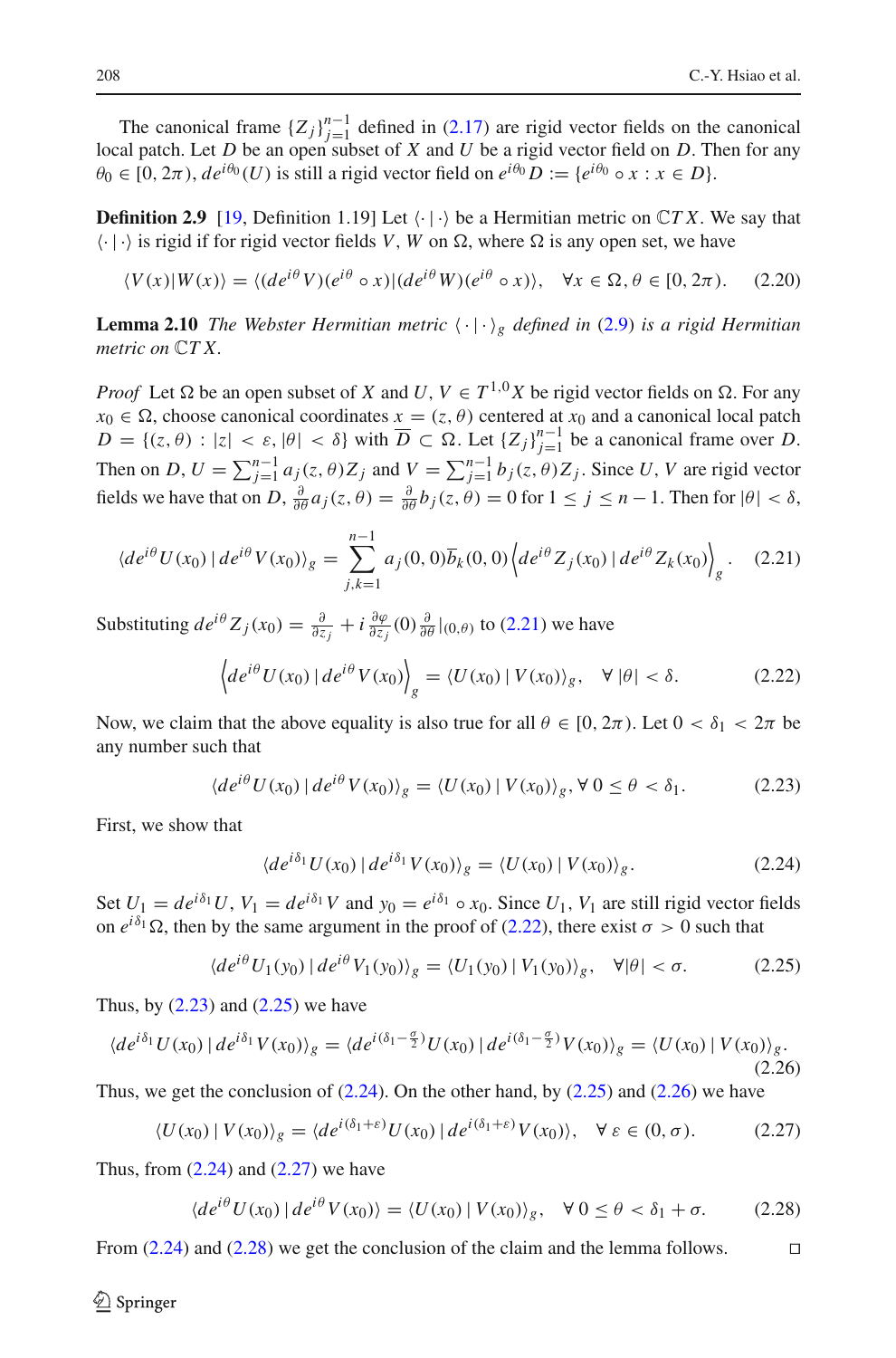For the existence of rigid Hermitian metric on general CR manifold with *S*1-action, we refer the readers to [\[19](#page-20-27), Theorem 9.2].

From now on, we will fix the Webster Hermitian metric as a rigid Hermitian metric on  $\mathbb{C}TX$ . For convenience, we use the notation  $\langle \cdot | \cdot \rangle$  to denote  $\langle \cdot | \cdot \rangle_g$ . The rigid Hermitian metric  $\langle \cdot | \cdot \rangle$  on  $\mathbb{C}TX$  induces by duality a Hermitian metric on  $\mathbb{C}T^*X$  and also on the bundles of  $(0, q)$ -forms  $\Lambda^q T^{*0,1} X$ ,  $q = 0, 1, \ldots, n-1$ . We shall also denote all these induced metrics by  $\langle \cdot | \cdot \rangle$ . From [\(2.10\)](#page-5-5) we have the pointwise orthogonal decomposition:

$$
\mathbb{C}T^*X = T^{*1,0}X \oplus T^{*0,1}X \oplus {\lambda\omega_0 : \lambda \in \mathbb{C}}.
$$
 (2.29)

For every  $v \in \Lambda^q T^{*0,1} X$ , we write  $|v|^2 := \langle v | v \rangle$ . Let  $(\cdot | \cdot)$  be the  $L^2$  inner product on  $\Omega^{0,q}(X)$  induced by  $\langle \cdot | \cdot \rangle$  and let  $\| \cdot \|$  denote the corresponding norm. Then for all  $u, v \in$  $\Omega^{0,q}(X)$ 

$$
(u|v) = \int_X \langle u|v \rangle dv_X, \tag{2.30}
$$

where  $dv_x$  given in [\(2.8\)](#page-5-6) is the volume form on X induced by the rigid Hermitian metric. As before, for  $m \in \mathbb{Z}$ , we denote by

$$
\Omega_m^{0,q}(X) = \left\{ u \in \Omega^{0,q}(X) : Tu = imu \right\}
$$
\n(2.31)

the *im* eigenspace of *T*. Let  $L^2_{(0,q),m}(X)$  be the completion of  $\Omega_m^{0,q}(X)$  under the  $L^2$  inner product.

Let  $\overline{\partial}_b^* : \Omega^{0,q+1}(X) \to \Omega^{0,q}(X)$  be the formal adjoint of  $\overline{\partial}_b$  with respect to  $(\cdot | \cdot)$ . Since the Hermitian metrics  $\langle \cdot | \cdot \rangle$  are rigid, we can check that

<span id="page-8-0"></span>
$$
T\overline{\partial}_b^* = \overline{\partial}_b^* T \quad \text{on } \Omega^{0,q}(X), \quad \forall q = 1, \dots, n-1 \tag{2.32}
$$

and from [\(2.32\)](#page-8-0) we have

<span id="page-8-1"></span>
$$
\overline{\partial}_b^* : \Omega_m^{0,q+1}(X) \to \Omega_m^{0,q}(X), \quad \forall m \in \mathbb{Z}.
$$
 (2.33)

Put

$$
\Box_b^{(q)} := \overline{\partial}_b \overline{\partial}_b^* + \overline{\partial}_b^* \overline{\partial}_b : \Omega^{0,q}(X) \to \Omega^{0,q}(X).
$$

Combining  $(2.14)$ ,  $(2.32)$  and  $(2.33)$ , we have

<span id="page-8-2"></span>
$$
T\Box_b^{(q)} = \Box_b^{(q)}T \text{ on } \Omega^{0,q}(X), \quad \forall q = 0, 1, \dots, n-1.
$$
 (2.34)

A direct consequence of [\(2.34\)](#page-8-2) is

$$
\Box_b^{(q)} : \Omega_m^{0,q}(X) \to \Omega_m^{0,q}(X), \quad \forall m \in \mathbb{Z}.
$$
 (2.35)

We will write  $\Box_{b,m}^{(q)}$  to denote the restriction of  $\Box_b^{(q)}$  on  $\Omega_m^{0,q}(X)$ . For every  $m \in \mathbb{Z}$ , we extend  $\square_{b,m}^{(q)}$  to  $L^2_{(0,q),m}(X)$  by

<span id="page-8-4"></span>
$$
\Box_{b,m}^{(q)}: \text{Dom}(\Box_{b,m}^{(q)}) \subset L^2_{(0,q),m}(X) \to L^2_{(0,q),m}(X),\tag{2.36}
$$

where  $Dom(\Box_{b,m}^{(q)}) = \{u \in L^2_{(0,q),m}(X) : \Box_{b,m}^{(q)} u \in L^2_{(0,q),m}(X) \text{ in the sense of distribution}\}.$ The following result follows from Kohn's  $L^2$ -estimate (see Theorem 8.4.2 in [\[9](#page-20-28)]).

<span id="page-8-3"></span>**Theorem 2.11** *For every*  $s \in \mathbb{N}_0$ *, there exists a constant*  $C_s > 0$  *such that* 

$$
||u||_{s+1} \leq C_s \left( ||\Box_b^{(q)} u||_s + ||Tu||_s + ||u||_s \right), \quad \forall u \in \Omega^{0,q}(X) \tag{2.37}
$$

*where*  $\|\cdot\|_s$  *denotes the standard Sobolev norm of order s on X.*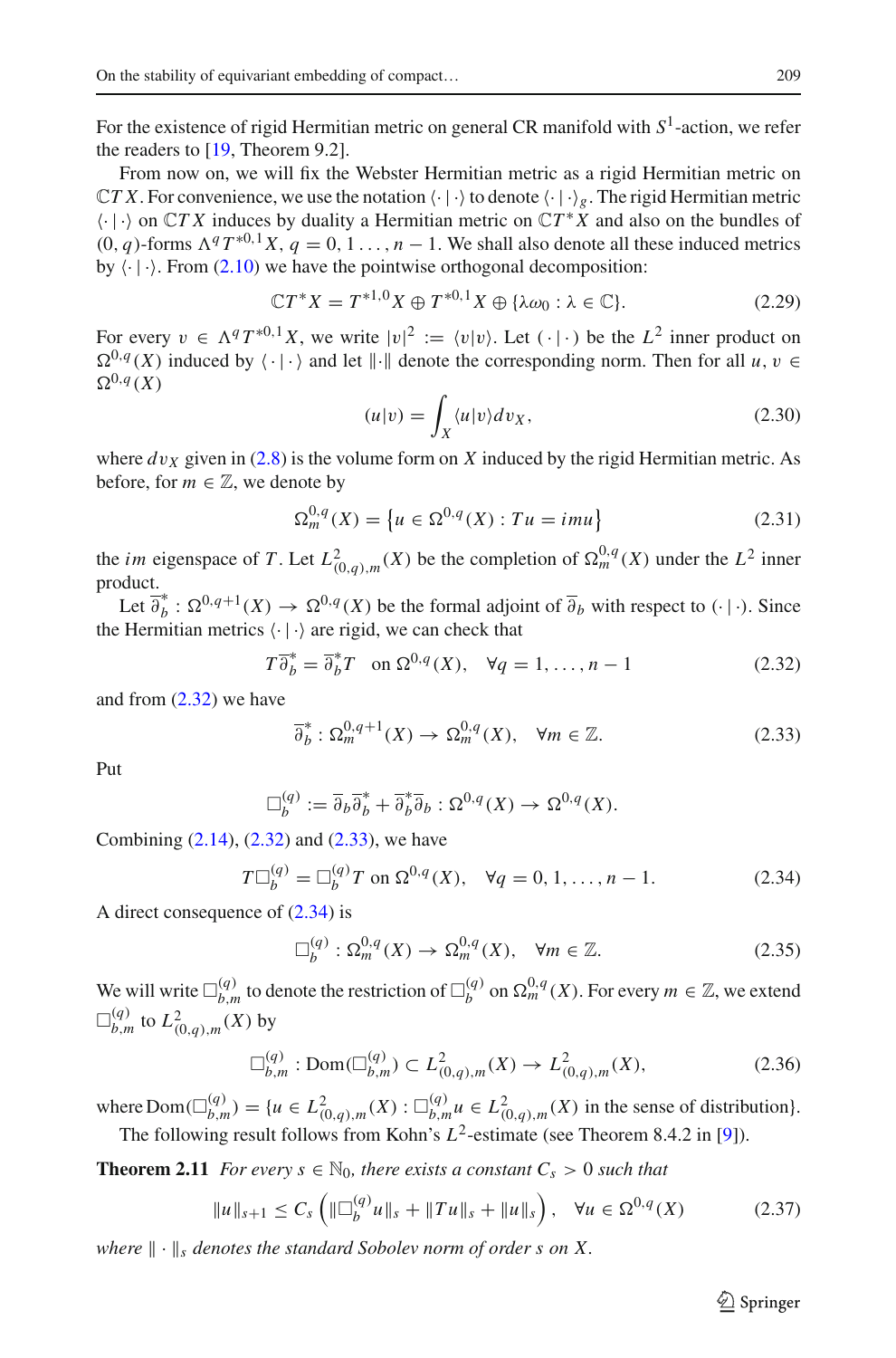<span id="page-9-1"></span>From Theorem [2.11,](#page-8-3) we deduce:

**Theorem 2.12** *For m*  $\in \mathbb{Z}$  *and for every s*  $\in \mathbb{N}_0$ *, there is a constant*  $C_{s,m} > 0$  *such that* 

$$
||u||_{s+1} \leq C_{s,m} \left( ||\Box_{b,m}^{(q)} u||_s + ||u||_s \right), \forall u \in \Omega_m^{0,q}(X). \tag{2.38}
$$

<span id="page-9-4"></span>According to Theorem [2.12](#page-9-1) and a standard argument in functional analysis, we deduce the following Hodge theory for  $\Box_{b,m}^{(q)}$  (see Section 3 in [\[10](#page-20-29)]).

**Theorem 2.13** *Let*  $q \in \{0, 1, ..., n-1\}$ ,  $m \in \mathbb{Z}$ .  $\square_{b,m}^{(q)}$  : Dom( $\square_{b,m}^{(q)}$ ) ⊂  $L_{(0,q),m}^2(X)$  → *L*2 (0,*q*),*m*(*X*) *is a self-adjoint operator. Set*

$$
\mathcal{H}_{b,m}^q(X) = \left\{ u \in \text{Dom}(\Box_{b,m}^{(q)}) : \Box_{b,m}^{(q)} u = 0 \right\}.
$$
 (2.39)

*Then*  $\mathcal{H}_{b,m}^q(X)$  *is a finite dimensional space with*  $\mathcal{H}_{b,m}^q(X) \subset \Omega_m^{0,q}(X)$  *and the map* 

<span id="page-9-3"></span>
$$
\mathcal{H}_{b,m}^q(X) \cong H_{b,m}^q(X), \quad \alpha \mapsto [\alpha], \tag{2.40}
$$

*is an isomorphism, where* [ $\alpha$ ] *is the cohomology class of*  $\alpha$  *in*  $H_{b,m}^q(X)$ *. In particular,* 

$$
\dim H_{b,m}^q(X) < \infty, \forall \, m \in \mathbb{Z}, \quad \forall \, 0 \le q \le n - 1. \tag{2.41}
$$

We call  $\mathcal{H}_{b,m}^q(X)$  the harmonic space with respect to  $\Box_{b,m}^{(q)}$ .

#### <span id="page-9-0"></span>**2.4 Tanaka–Webster connection**

Let (*X*, *H X*, *J* ) be a compact strictly pseudoconvex CR manifold with a transversal CR *S*<sup>1</sup>-action. Let *T* be the globally real vector field induced by the  $S$ <sup>1</sup>-action and  $\omega_0$  be its dual form. Then it is easy to check that  $\omega_0$  is a contact form with *HX* as the contact structure and *T*,  $\omega_0$  satisfy

$$
\langle \omega_0, T \rangle = 1, \ \langle \omega_0, HX \rangle = 0, \ T \rfloor d\omega_0 = 0. \tag{2.42}
$$

<span id="page-9-2"></span>In this section, with the notations defined above, we will review the Tanaka–Webster connection [\[32](#page-21-1)[,34\]](#page-21-2) and the notions are mainly from [\[11](#page-20-30)[,32\]](#page-21-1).

**Proposition 2.14** (Proposition 3.1 in [\[32](#page-21-1)]) *There is a unique linear connection (Tanaka– Webster connection) denoted by*  $\nabla : \Gamma(T X) \to \Gamma(T^* X \otimes T X)$  *satisfying the following conditions:*

- 1. *The contact structure HX is parallel, i.e.,*  $\nabla_U \Gamma(HX) \subset \Gamma(HX)$  *for*  $U \in \Gamma(TX)$ *.*
- 2. *The tensor fields T, J,*  $d\omega_0$  *are all parallel, i.e.,*  $\nabla T = 0$ ,  $\nabla J = 0$ ,  $\nabla d\omega_0 = 0$ .
- 3. *The torsion*  $\tau$  *of*  $\nabla$  *satisfies:*  $\tau(U, V) = d\omega_0(U, V)T$ ,  $\tau(T, JU) = -J\tau(T, U)$ ,  $U, V \in$  $C^{\infty}(X, HX).$

Recall that  $\nabla J \in \Gamma(T^*X \otimes \mathcal{L}(HX, HX))$ ,  $\nabla d\omega_0 \in \Gamma(T^*X \otimes \Lambda^2(\mathbb{C}T^*X))$  are defined  $\partial W(\nabla_U J)W = \nabla_U (JW) - J\nabla_U W$  and  $\nabla_U d\omega_0(W, V) = U d\omega_0(W, V) - d\omega_0(\nabla_U W, V) - d\omega_0(\nabla_U W, V)$  $d\omega_0(W, \nabla_U V)$  for  $U \in \Gamma(TX)$ ,  $W, V \in \Gamma(HX)$ . Similarly, for any  $u \in \Omega^{0,q}(X)$ , we can define  $\nabla u \in \Gamma(T^*X \otimes \Lambda^q(CT^*X))$  in the standard way. By (1) and  $\nabla J = 0$  in (2), we have  $\nabla_U \Gamma(T^{1,0}X) \subset \Gamma(T^{1,0}X)$  and  $\nabla_U \Gamma(T^{0,1}X) \subset \Gamma(T^{0,1}X)$  for  $U \in \Gamma(TX)$ . Moreover,  $\nabla J = 0$  and  $\nabla d\omega_0 = 0$  imply that the Tanaka–Webster connection is compatible with the Webster metric. By definition, the torsion of  $\nabla$  is given by  $\tau(W, U) = \nabla_W U - \nabla_U W - [W, U]$ for  $U, V \in \Gamma(TX)$  and  $\tau(T, U)$  for  $U \in \Gamma(HX)$  is called pseudohermitian torsion.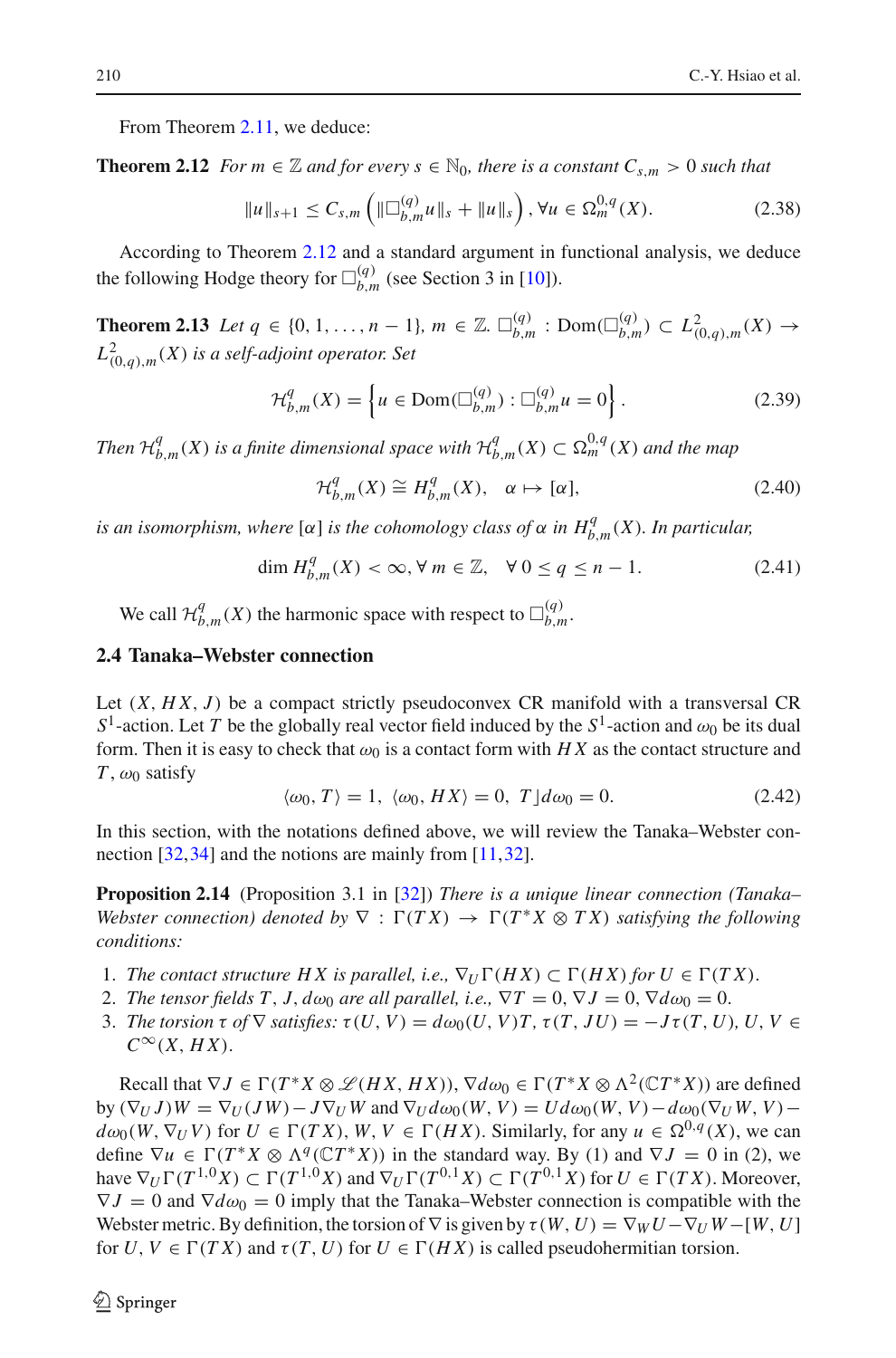The existence of an  $S^1$ -action on X is not necessary in the definition of Tanaka–Webster connection. But if *X* admits a transversal CR  $S<sup>1</sup>$ -action, by (2) in Proposition [2.14](#page-9-2) and Lemma [2.16,](#page-10-1) we have  $\tau(T, U) = 0$  for  $U \in \Gamma(HX)$ . The vanishing of pseudohermitian torsion admits an important geometric interpretation. Webster [\[34](#page-21-2)] proved that for a strictly pseudoconvex CR manifold, the pseudohermitian torsion vanishes if and only if the 1-parameter group of transformations of *X* induced by *T* consists of CR automorphisms.

<span id="page-10-2"></span>**Lemma 2.15** (Lemma 3.2 in [\[32\]](#page-21-1)) *Let*  $U \in \Gamma(T^{1,0}X)$ *. Then*  $\nabla_T U = L_T U + J_T U$ *, where*  $L_T$  *denotes the Lie derivation and*  $J_T$  *is given by*  $J_T = -\frac{1}{2}J \circ L_T J$ *.* 

Since the  $S^1$ -action on *X* is CR, by [\(2.2\)](#page-3-2), the CR structure on *X* is invariant with respect to the  $S^1$ -action, that is,  $L_T J = 0$ . By Lemma [2.15](#page-10-2) and since  $L_T J = 0$ , we have

**Lemma 2.16** *Let X be a compact strictly pseudoconvex CR manifold with a transversal CR <sup>S</sup>*1*-action. Let* <sup>∇</sup> *be the Tanaka–Webster connection on T X. Then we have*

<span id="page-10-1"></span>
$$
J_T U = 0 \quad and \quad \nabla_T U = L_T U \text{ for } U \in \Gamma(T^{1,0} X), \tag{2.43}
$$

*where T denotes the induced vector field by the S*1*-action and J is the CR structure tensor on X.*

Since  $\nabla T u \in \Omega^{0,q}(X)$  for  $u \in \Omega^{0,q}(X)$ , then for any smooth sections  $U_1, \ldots, U_q \in$  $\Gamma(T^{0,1}X)$  we have

$$
(\nabla_T u)(\overline{U}_1, \dots, \overline{U}_q) = T(u(\overline{U}_1, \dots, \overline{U}_q)) - \sum_{j=1}^q u((\overline{U}_1, \dots, \nabla_T \overline{U}_j, \dots, \overline{U}_q))
$$
  
=  $T(u(\overline{U}_1, \dots, \overline{U}_q)) - \sum_{j=1}^q u((\overline{U}_1, \dots, L_T \overline{U}_j, \dots, \overline{U}_q))$   
=  $(L_T u)(\overline{U}_1, \dots, \overline{U}_q).$ 

Thus, we have  $\nabla_T u = L_T u$  for  $u \in \Omega^{0,q}(X)$ .

Let *R* be the curvature of Tanaka–Webster connection. Let *e*1,..., *en*−<sup>1</sup> be any orthonormal basis of  $T^{1,0}X$  with respect to the fixed rigid Hermitian metric  $\langle \cdot | \cdot \rangle$ , that is,  $\langle e_i | e_j \rangle = \delta_{ij}$ . Then the Ricci curvature operator  $R_*$  is defined by (page 34 in [\[32\]](#page-21-1))

<span id="page-10-3"></span>
$$
R_*U = -i\sum_{k=1}^{n-1} R(e_k, \overline{e}_k)JU, \quad U \in \Gamma(HX). \tag{2.44}
$$

By duality, we can extend the Ricci operator  $R_*$  to  $\Omega^{0,q}(X)$  in the following way

<span id="page-10-4"></span>
$$
R_*u(\overline{U}_1,\ldots,\overline{U}_q) = \sum_{j=1}^q u(\overline{U}_1,\ldots,R_*\overline{U}_j,\ldots,\overline{U}_q)
$$
 (2.45)

for all  $u \in \Omega^{0,q}(X)$  and  $U_1, \ldots, U_q \in \Gamma(T^{1,0}X)$ . It is straightforward to check that  $R_*$  is a self-adjoint operator with respect to the inner product  $\langle \cdot | \cdot \rangle$  on  $\Omega^{0,q}(X)$ .

#### <span id="page-10-0"></span>**2.5 Pseudohermitian geometry**

Let  ${Z_\alpha}_{\alpha=1}^{n-1}$  be the canonical frame of  $T^{1,0}X$  on a canonical open set *D* in the BRT trivial-ization given in Theorem [2.7.](#page-6-3) Then  $\{dz_{\alpha}\}_{\alpha=1}^{n-1}$  is a dual frame of  $\{Z_{\alpha}\}_{\alpha=1}^{n-1}$ . Write  $Z_{\overline{\alpha}} = \overline{Z_{\alpha}}$ ,

 $\hat{\mathfrak{D}}$  Springer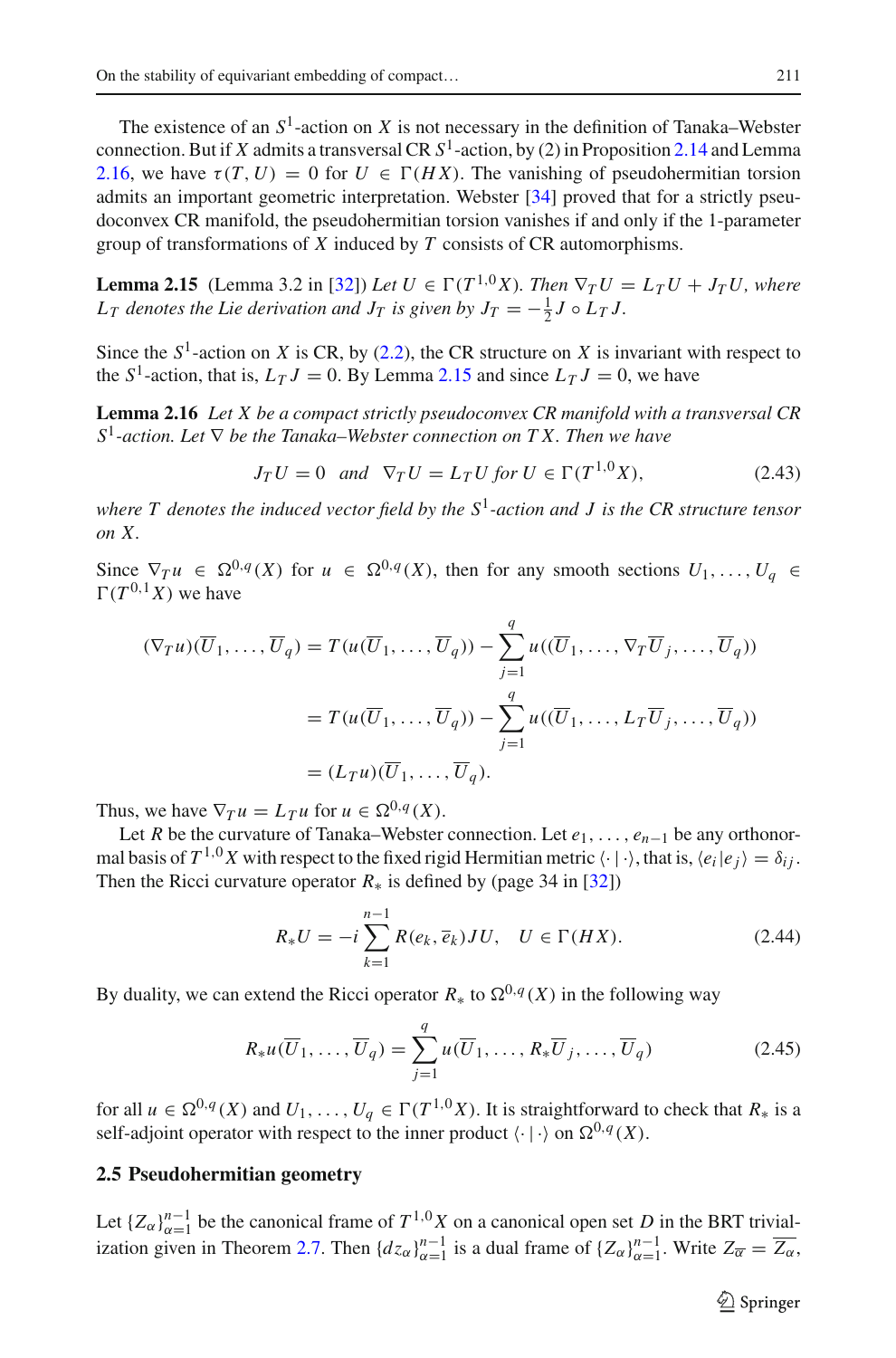$\theta^{\alpha} = dz_{\alpha}, \theta^{\overline{\alpha}} = \overline{\theta^{\alpha}}$ . Then  $\{\theta^{\alpha}\}\$ is an admissible coframe on *D*. Then  $d\omega_0 = ig_{\alpha\overline{\beta}}\theta^{\alpha} \wedge \theta^{\overline{\beta}}$ , where  $g_{\alpha\overline{\beta}} = 2\frac{\partial^2 \varphi(z)}{\partial z_{\alpha}\partial \overline{z}_{\beta}}$ . Let  $\omega_{\alpha}^{\beta}$  be the connection form of Tanaka–Webster connection with respect to the frame  ${Z_\alpha}_{\alpha=1}^{n-1}$ . Thus, we have

$$
\nabla Z_{\alpha} = \omega_{\alpha}^{\beta} Z_{\beta}, \quad \nabla Z_{\overline{\alpha}} = \omega_{\overline{\alpha}}^{\overline{\beta}} Z_{\overline{\beta}}, \nabla T = 0.
$$

By direct calculation,

$$
\omega_{\alpha}^{\beta} = g^{\overline{\sigma}\beta} \partial g_{\alpha\overline{\sigma}}
$$
 (2.46)  
where  $\{g^{\overline{\sigma}\beta}\}$  is the inverse matrix of  $\{g_{\alpha\overline{\beta}}\}$ . We denote by  $\Theta_{\alpha}^{\beta}$  the Tanaka–Webster curvature  
form. Since the pseudohermitian torsion vanishes, we have  $\Theta_{\alpha}^{\beta} = d\omega_{\alpha}^{\beta} - \omega_{\alpha}^{\gamma} \wedge \omega_{\gamma}^{\beta}$ . It is

form. Since the pseudohermitian torsion vanishes, we have  $\Theta_{\alpha}^{\beta}$  $\frac{\beta}{\alpha} = d\omega_{\alpha}^{\beta} - \omega_{\alpha}^{\gamma} \wedge \omega_{\gamma}^{\beta}$ . It is easy to check that  $\Theta_{\alpha}^{\beta} = R_{\alpha}^{\beta}{}_{j\bar{k}}^{\beta} \phi^{j} \wedge \theta^{\bar{k}}$ , where  $R_{\alpha}^{\beta}{}_{j\bar{k}}^{\beta}$  is the Tanaka–Webster curvature and by direct calculation

$$
R_{\alpha}{}^{\beta}{}_{j\overline{k}}\theta^{j} \wedge \theta^{\overline{k}} = -2g^{\overline{\sigma}\beta} \frac{\partial^{4}\varphi(z)}{\partial z_{\alpha}\partial \overline{z}_{\sigma}\partial z_{j}\partial \overline{z}_{k}} dz_{j} \wedge d\overline{z}_{k} - 2\frac{\partial g_{\alpha\overline{\sigma}}}{\partial z_{j}} \frac{\partial g^{\overline{\sigma}\beta}}{\partial \overline{z}_{k}} dz_{j} \wedge d\overline{z}_{k}.
$$
 (2.47)

<span id="page-11-0"></span>**Proposition 2.17** ([\[32,](#page-21-1) Theorem 5.2]) *For any*  $u \in \Omega^{0,q}(X)$ *, we have the following equalities* 

<span id="page-11-1"></span>
$$
(\Box_b^{(q)} u | u) = ||u||_{\overline{S}}^2 - qi(\nabla_T u | u) + (R_* u | u)
$$
\n(2.48)

 $where$   $||u||_{\overline{S}}^2 = -\int_X (\sum_{k=1}^{n-1} \langle \nabla_{e_k} \nabla_{\overline{e}_k} u | u \rangle) dv_X$ . Here,  $\{e_k\}_{k=1}^{n-1}$  *is any orthonormal frame of T* <sup>1</sup>,0*X.*

From (2) in Proposition [2.14,](#page-9-2) the rigid Hermitian metric  $\langle \cdot | \cdot \rangle_g$  is invariant with respect the Tanaka–Webster connection ∇. Integrating by parts, we have

$$
||u||_{\overline{S}}^2 = -\int_X \sum_{k=1}^{n-1} \langle \nabla_{e_k} \nabla_{\overline{e}_k} u | u \rangle dv_X = \sum_{k=1}^{n-1} \int_X \langle \nabla_{\overline{e}_k} u | \nabla_{\overline{e}_k} u \rangle dv_X \ge 0.
$$
 (2.49)

As a corollary of Proposition [2.17,](#page-11-0) we have the vanishing theorem for the Fourier components of Kohn–Rossi cohomology.

**Theorem 2.18** *Let X be a strictly pseudoconvex CR manifold with a locally free transversal CR* S<sup>1</sup>-action. There exists  $m_0 > 0$  such that for  $q \ge 1$  and any  $m \in \mathbb{Z}$  with  $m > m_0$ , we *have*  $H_{b,m}^q(X) = 0$ .

*Proof* By Lemma [2.16,](#page-10-1) we have  $\nabla_T u = L_T u$ . Then by [\(2.48\)](#page-11-1) for any  $u \in \Omega_m^{0,q}(X)$  we have

<span id="page-11-2"></span>
$$
(\Box_{b,m}^{(q)} u | u) = ||u||_S^2 + qm||u||^2 + (R_* u | u).
$$
 (2.50)

There exists  $m_0 > 0$  such that for any  $m > m_0$ ,  $m \in \mathbb{N}$  we have

$$
(\Box_{b,m}^{(q)} u | u) \ge C_m \| u \|^2 \quad \text{for } u \in \Omega_m^{0,q}(X), q \ge 1. \tag{2.51}
$$

This implies  $\mathcal{H}_{b,m}^q(X) = 0$  for  $m > m_0, q \ge 1$ . By the Hodge isomorphism [\(2.40\)](#page-9-3), we get the conclusion of the theorem.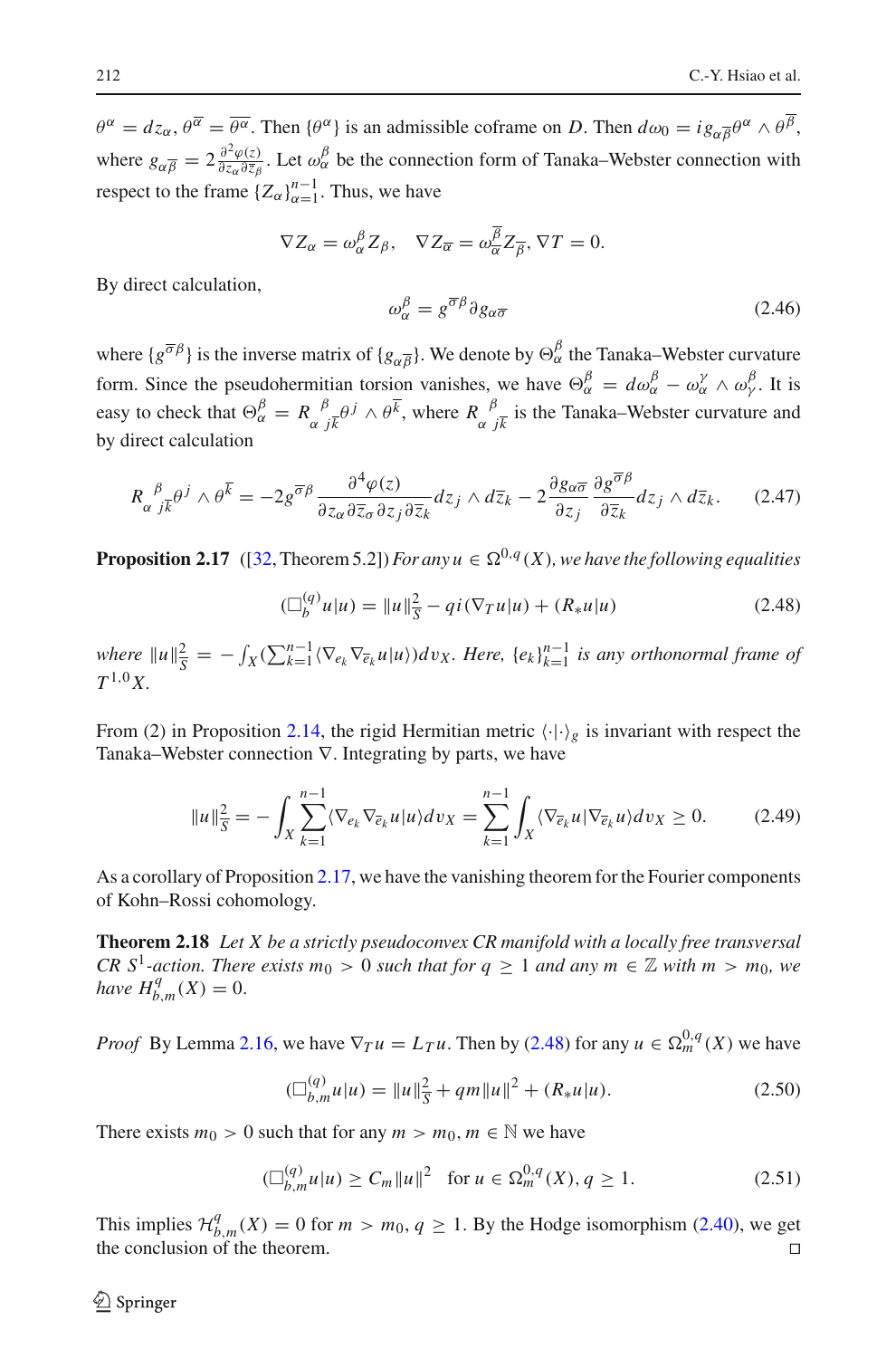## <span id="page-12-0"></span>**3** *S***1-invariant deformation of the CR structure**

Let  $\{J_t\}_{t\in(-\delta,\delta)}$  be a deformation of *J*. As before, let  $T_t^{1,0}X = \{U \in \mathbb{C}HX : J_tU = iU\}$ . We also say  $T_t^{1,0}$  *X* is a (smooth) deformation of  $T^{1,0}$  *X*. In this work, we are especially interested in the  $S<sup>1</sup>$ -invariant deformations of CR structures. As in Definition [2.1,](#page-4-0) we introduce:

**Definition 3.1** We say the smooth deformation  $T_t^{1,0}X$  of  $T^{1,0}X$  is  $S^1$ -invariant if for any  $t \in (-\delta, \delta)$  we have  $L_T J_t = 0$  or, equivalently,  $[T, \Gamma(T_t^{1,0} X)] \subset \Gamma(T_t^{1,0} X)$ .

We give some examples of  $S<sup>1</sup>$ -invariant deformations of CR structures.

*Example 3.2* Let  $X = \mathbb{S}^3 = \{z = (z_1, z_2) \in \mathbb{C}^2 : |z_1|^2 + |z_2|^2 = 1\}$  be the boundary of the unit ball in  $\mathbb{C}^2$ , and let the induced CR structure  $T^{1,0}X$  be generated by  $Z = \overline{z}_2 \frac{\partial}{\partial z_1} - \overline{z}_1 \frac{\partial}{\partial z_2}$ . Thus,  $(X, T^{1,0}X)$  forms a compact strictly pseudoconvex CR manifold. The  $S^1$ -action on X is given by

<span id="page-12-2"></span><span id="page-12-1"></span> $e^{i\theta}(z_1, z_2) = (e^{i\theta}z_1, e^{in\theta}z_2), \quad n \in \mathbb{Z}, n > 0.$  (3.1)

By direct calculation, the  $S^1$ - action given above is a locally free transversal CR  $S^1$ - action. The global vector field induced by the  $S^1$ -action on *X* is given by

$$
T = i \left( z_1 \frac{\partial}{\partial z_1} - \overline{z}_1 \frac{\partial}{\partial \overline{z}_1} + nz_2 \frac{\partial}{\partial z_2} - n \overline{z}_2 \frac{\partial}{\partial \overline{z}_2} \right).
$$

By simple calculation,

$$
[T, Z] = -i(n+1)Z.
$$
 (3.2)

Let  $\Phi(z, t) = \phi(z) \chi(t)$  with  $\phi(z)$  and  $\chi(t)$  smooth functions on *X* and R respectively. We assume that  $T\phi(z) = -2i(n + 1)\phi$  with  $\phi$  a non-zero smooth function on *X* and  $\chi$ (0) = 0. This is possible because we can find a smooth function *h* on *X* such that  $\int_0^{2\pi} h(e^{i\theta}z)e^{i2(n+1)\theta}d\theta \neq 0$ , then we define  $\phi(z) = \int_0^{2\pi} h(e^{i\theta}z)e^{i2(n+1)\theta}d\theta$ . Then for each *t* ∈ R the deformation  $T_t^{1,0}$ *X* of  $T^{1,0}$ *X* is given by

$$
T_t^{1,0}X = \text{span}_{\mathbb{C}}\{Z + \Phi(z, t)\overline{Z}\}.
$$
 (3.3)

It is easy to check that

$$
[T, Z + \Phi(z, t)\overline{Z}] = -i(n+1)(Z + \Phi(z, t)\overline{Z}) \in \Gamma(T_t^{1,0}X). \tag{3.4}
$$

Thus,  $T_t^{1,0}X$  is an  $S^1$ -invariant deformation of  $T^{1,0}X$ .

*Remark 3.3* In Rossi's global non-embeddability example [\[1,](#page-20-5)[5](#page-20-6),[17](#page-20-7)[,31\]](#page-20-8), a real analytic deformation of  $T^{1,0}\mathbb{S}^3$  was considered. For each  $t \in \mathbb{R}$ , the new CR structure  $T_t^{1,0}\mathbb{S}^3$  on  $\mathbb{S}^3$  is generated by  $Z + t\overline{Z}$ . It is easy to check that this is not an  $S^1$ -invariant deformation with respect to the  $S^1$ -action given in [\(3.1\)](#page-12-1).

Now, we assume that  ${J_t}_{t \in (-\delta,\delta)}$  is an  $S^1$ -invariant deformation of *J*. Then,  $\mathbb{C}HX =$  $T_t^{1,0}X \bigoplus T_t^{0,1}X$ , that is, the deformations are always horizontal. This implies that the *S*<sup>1</sup>action on *X* is transversal. From Definition [3.1,](#page-12-2) we know that the  $S<sup>1</sup>$ -action on *X* is a transversal CR *S*<sup>1</sup>-action with respect to the deformation  $T_t^{1,0}X$  for  $t \in (-\delta, \delta)$ .

We now express  $T_t^{1,0}X$  in an explicit way. Let  ${Z_j}_{j=1}^{n-1}$  be a canonical frame of  $T^{1,0}X$ defined in Theorem [2.7.](#page-6-3) Then locally we have

<span id="page-12-3"></span>
$$
T_t^{1,0}X = \text{Span}_{\mathbb{C}}\left\{ Z_j + \sum_{k=1}^{n-1} \Phi_{j\overline{k}}(\cdot, t) \overline{Z}_k, \quad j = 1, \dots, n-1 \right\}
$$
(3.5)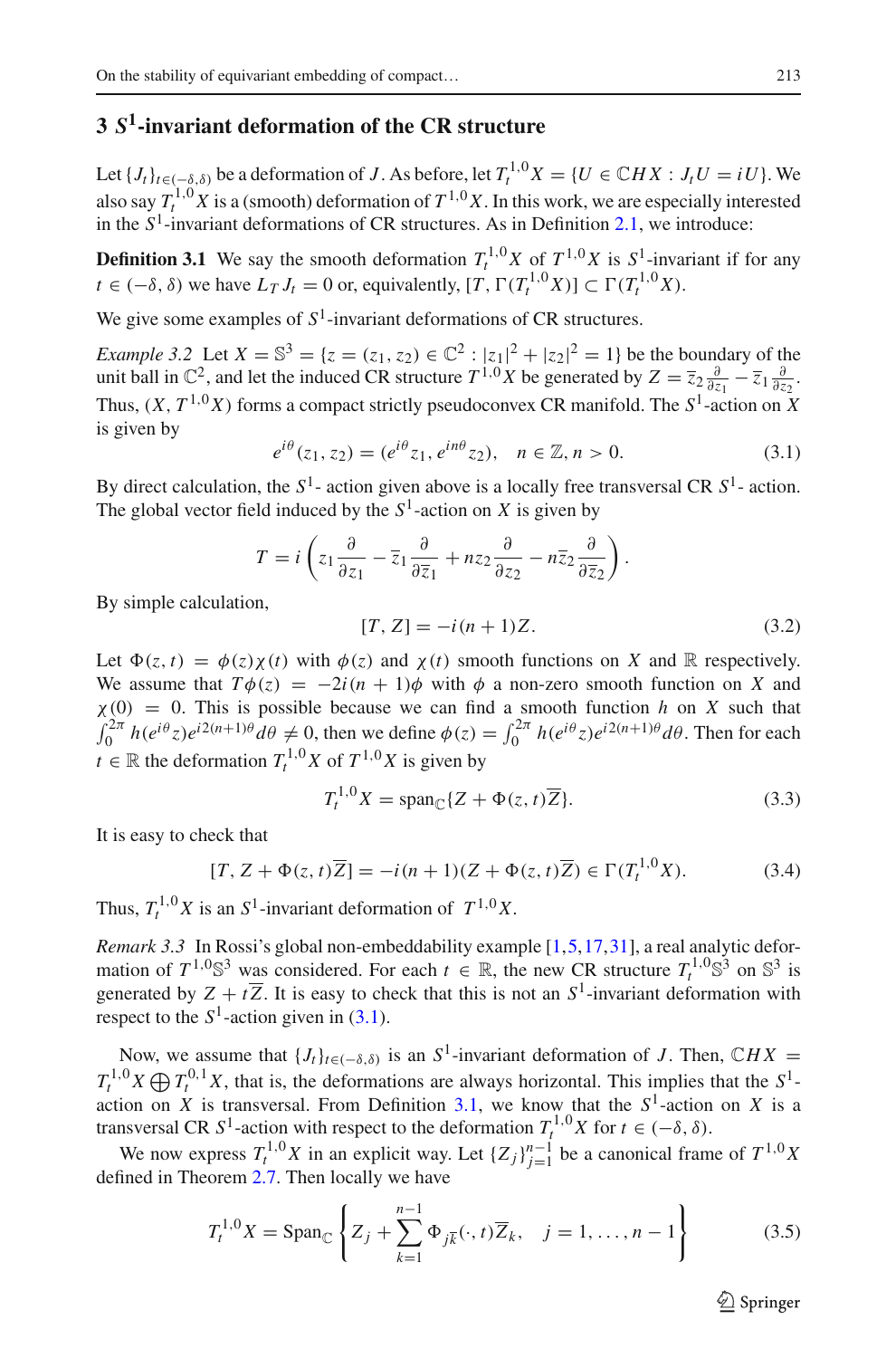for  $|t|$  small. We may assume that [\(3.5\)](#page-12-3) holds for all  $t \in (-\delta, \delta)$ .  $Z_j + \sum_{k=1}^{n-1} \Phi_{j\overline{k}}(\cdot, t) \overline{Z}_k$ , 1 ≤ *j* ≤ *n* − 1 is a basis of CR structure  $T_t^{1,0}X$ . Here,  ${\{\Phi_{j,k}(\cdot,t)\}}_{1\leq j,k \leq n-1}$  is called deformation matrix and  $\{\Phi_{j\overline{k}}\}_{j,k=1}^{n-1}$  are smooth functions on *X* which smoothly depend on  $t \in (-\delta, \delta).$ 

**Lemma 3.4** *With the notations used above, for any t*  $\in (-\delta, \delta)$ *, we have*  $T\Phi_{i\overline{k}} = 0$  *for*  $1 \leq j, k \leq n-1.$ 

*Proof* Since the  $S^1$ -action on *X* is transversal and CR with respect to the CR structure  $J_t$ , we have  $[T, Z_j + \sum_{k=1}^{n-1} \Phi_{j\bar{k}} \overline{Z}_k] \in \Gamma(T_t^{1,0} X)$ . From Theorem [2.7,](#page-6-3) we know  $[T, Z_j] =$  $[T, \overline{Z}_j] = 0$  for  $1 \le j \le n - 1$ . Then  $[T, Z_j + \sum_{k=1}^{n-1} \Phi_{j\overline{k}} \overline{Z}_k] = \sum_{k=1}^{n-1} T \Phi_{j\overline{k}} \overline{Z}_k$  ∈  $\Gamma(T_t^{1,0}X)$ . At each point, we write  $\sum_{k=1}^{n-1} T \Phi_{j\overline{k}} \overline{Z}_k = \sum_{j=1}^{n-1} c_j (Z_j + \sum_{l=1}^{n-1} \Phi_{j\overline{l}} \overline{Z}_l)$  for constants  $c_l, 1 \le l \le n-1$ . The equality implies that  $c_l = 0, 1 \le l \le n-1$ , i.e.,  $\sum_{k=1}^{n-1} T \Phi_{j\$  $1 \le j, k \le n - 1.$ 

Associated with the CR structure tensor  $J_t$ ,  $t \in (-\delta, \delta)$ , the Levi form on *X* is defined by

$$
\mathcal{L}_{t,x}(U,V) = -d\omega_0(J_tU,V), \quad \forall \ U, V \in H_xX, \forall \ x \in X. \tag{3.6}
$$

When  $\delta$  is sufficiently small, the quadratic form  $\mathcal{L}_{t,x}$  is still positive and we may assume that the CR manifold  $(X, T_t^{1,0}X)$  is strictly pseudoconvex for  $t \in (-\delta, \delta)$ . Since the  $S^1$ -action on  $(X, T_t^{1,0}X)$  is transversal and CR, using  $\mathcal{L}_{t,x}$  we can define a Riemannian metric  $g_t$  on  $\mathbb{C}TX$  as [\(2.7\)](#page-4-3). As [\(2.9\)](#page-5-4),  $g_t$  induces a rigid Hermitian metric  $\langle \cdot | \cdot \rangle_t$  on  $\mathbb{C}TX$  such that

$$
T_t^{1,0}X \perp T_t^{0,1}X, \quad T \perp T_t^{1,0}X \oplus T_t^{0,1}X. \tag{3.7}
$$

Denote by  $T_t^{*1,0}X$  and  $T_t^{*0,1}X$  the dual bundles of  $T_t^{1,0}X$  and  $T_t^{0,1}X$  respectively and define the vector bundle of  $(0, q)$ -forms by  $\Lambda^q T_t^{*0,1} X$ . Similarly as in Sect. [2,](#page-3-0) let  $\Omega_t^{0,q}(X)$ denote the space of global smooth sections of  $\Lambda^q T_t^{*0,1} X$  and for every  $m \in \mathbb{Z}$ , let  $\Omega_{t,m}^{0,q}(X) =$  ${u \in \Omega_t^{0,q}(X) : Tu = imu}.$  Let  $\overline{\partial}_{t,b} : \Omega_t^{0,q}(X) \to \Omega_t^{0,q+1}(X)$  be the tangential Cauchy– Riemann operator with respect to the new CR structure  $T_t^{1,0}X$ . Then we still have that  $T\overline{\partial}_{t,b} = \overline{\partial}_{t,b}T$  and  $\overline{\partial}_{t,b,m} := \overline{\partial}_{t,b} : \Omega_{t,m}^{0,q}(X) \to \Omega_{t,m}^{0,q+1}(X)$ , for every  $m \in \mathbb{Z}$ . Using the  $\overline{\partial}_{t,b}$ -complex,  $\overline{\partial}_{t,b,m}$ -complex on  $\Omega_t^{0,q}(X)$ ,  $\Omega_{t,m}^{0,q}(X)$  respectively, we can define the Kohn– Rossi cohomology  $H_{t,b}^q(X)$  and the *m*th Fourier component of Kohn–Rossi cohomology  $H^q_{t,b,m}(X)$  for each  $m \in \mathbb{Z}$  respectively,  $q = 0, 1, \ldots, n-1$ . In the remainder of this section, our goal is to prove the following:

<span id="page-13-0"></span>**Theorem 3.5** *Let* (*X*, *H X*, *J* ) *be a compact strictly pseudoconvex CR manifold of real dimension*  $2n - 1$ ,  $n \geq 2$  *with a locally free transversal CR S<sup>1</sup>-action. Let*  $\{J_t\}_{t \in (-\delta,\delta)}$ *be a*  $S^1$ -invariant deformation of J. Then there exists positive constants  $m_0$  and  $\delta_0 < \delta$  such *that for*  $m \in \mathbb{Z}$ *,*  $m > m_0$  *<i>and*  $|t| < \delta_0$ ,

$$
\left(\Box_{t,b,m}^{(q)}u|u\right)_t \ge C_m \|u\|_t^2, \ \ u \in \Omega_{t,m}^{0,q}(X), \ q \ge 1,\tag{3.8}
$$

*where Cm is a constant independent of t. In particular, we have the simultaneous vanishing*

$$
H_{t,b,m}^q(X) = 0, \ \ m > m_0, \ \ |t| < \delta_0, \ \ q \ge 1. \tag{3.9}
$$

 $\mathcal{L}$  Springer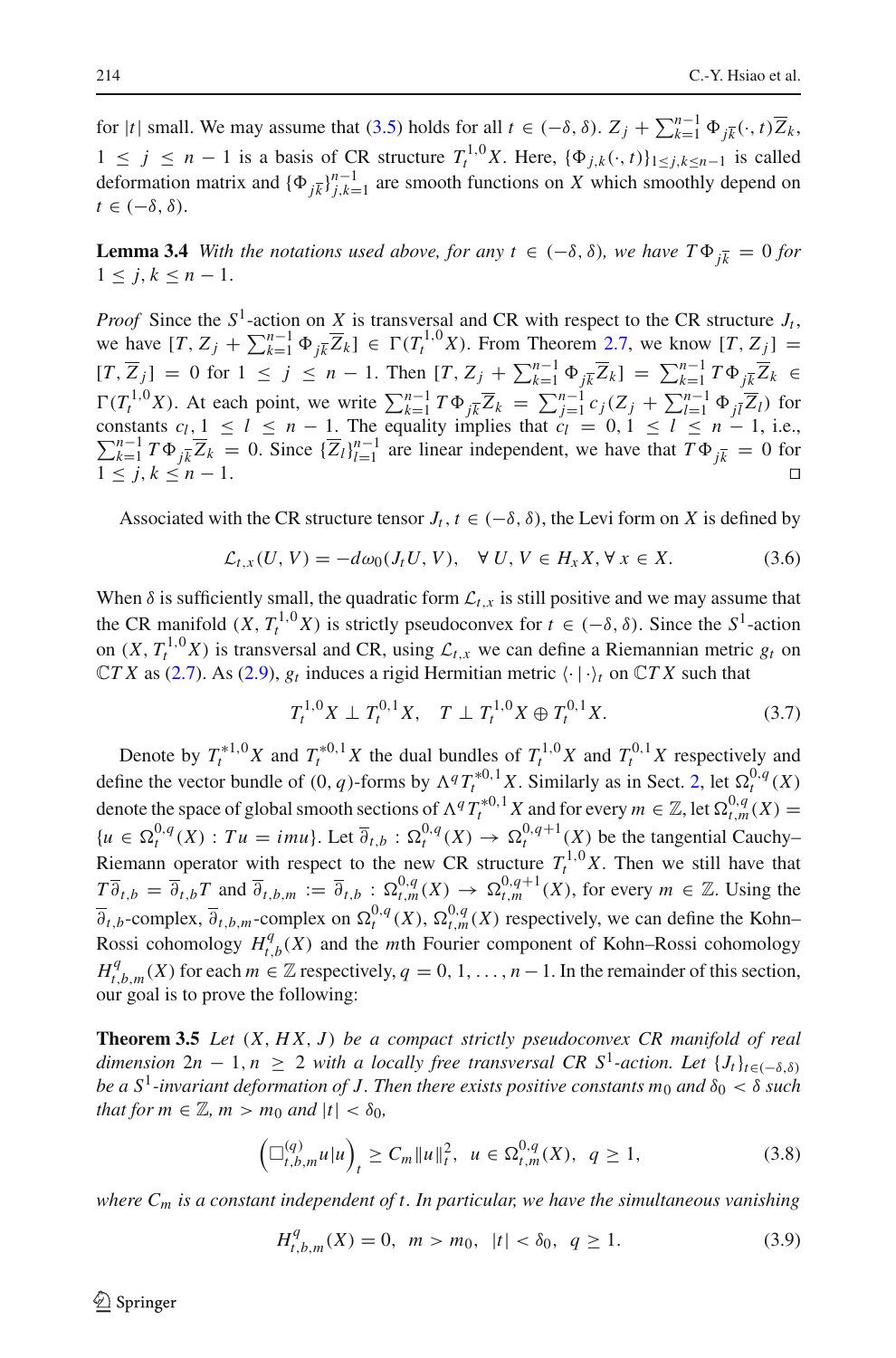Before the proof of Theorem [3.5,](#page-13-0) we first recall the harmonic theory with respect to *{Jt*}*t*∈(−δ,δ) on *X*. Let  $(·)$ *t*</sup> be the *L*<sup>2</sup> inner product on  $\Omega_t^{0,q}(X)$  induced by the rigid Hermitian metric  $\langle \cdot | \cdot \rangle_t$  and let  $\| \cdot \|_t$  denote the corresponding norm. Then for all *u*, *v* ∈  $\Omega_t^{0,q}(X)$ 

<span id="page-14-0"></span>
$$
(u|v)_t = \int_X \langle u|v \rangle_t dv_X, \tag{3.10}
$$

where  $dv_X$  is the volume form on *X* induced by the rigid Hermitian metric  $\langle \cdot | \cdot \rangle_t$ . Recall that the volume  $dv_X = \omega_0 \wedge \frac{(d\omega_0)^{n-1}}{(n-1)!}$  associated with  $\langle \cdot | \cdot \rangle_t$  does not depend on *t*. Let  $\overline{\partial}_{t,b}^*$ :  $\Omega_t^{0,q}(X) \to \Omega_t^{0,q-1}(X)$  be the formal adjoint of  $\overline{\partial}_{t,b}$  with respect to  $(\cdot | \cdot)_t$  for  $t \in (-\delta, \delta)$ . Since  $\overline{\partial}_{t,b}T = T \overline{\partial}_{t,b}$  and the Hermitian metric  $\langle \cdot | \cdot \rangle_t$  is rigid, we have  $T \overline{\partial}_{t,b}^* = \overline{\partial}_{t,b}^* T$ . Define  $\Box_{t,b}^{(q)} = \overline{\partial}_{t,b}\overline{\partial}_{t,b}^* + \overline{\partial}_{t,b}^*\overline{\partial}_{t,b}$ . From the commutation of *T* with  $\overline{\partial}_{t,b}$ ,  $\overline{\partial}_{t,b}^*$ , we have  $\Box_{t,b}^{(q)}T = T \Box_{t,b}^{(q)}$ . Then  $\Box_{t,b}^{(q)}$  maps  $\Omega_{t,m}^{0,q}(X)$  into itself and we denote

$$
\Box_{t,b,m}^{(q)} := \Box_{t,b}^{(q)}\Big|_{\Omega_{t,m}^{0,q}(X)} : \Omega_{t,m}^{0,q}(X) \to \Omega_{t,m}^{0,q}(X),
$$

the restriction of  $\Box_{t,b}^{(q)}$  to  $\Omega_{t,m}^{0,q}(X)$ . As in Sect. [2,](#page-3-0) let  $L^2_{t,(0,q),m}(X)$  be the completion of  $\Omega_{t,m}^{0,q}(X)$  under the  $L^2$  inner product defined in [\(3.10\)](#page-14-0). We extend  $\Box_{t,b,m}^{(q)}$  to  $L^2_{t,(0,q),m}(X)$  as in [\(2.36\)](#page-8-4). By Hodge theory for  $\Box_{t,b,m}^{(q)}$  (Theorem [2.13\)](#page-9-4) there is an isomorphism  $H_{t,b,m}^q(X)$  ≅  $\mathcal{H}_{t,b,m}^q(X)$ , where  $\mathcal{H}_{t,b,m}^q(X)$  is the kernel of  $\Box_{t,b,m}^{(q)}$ . Now we are going to show the simultaneous vanishing theorem for the harmonic space  $\mathcal{H}_{t,b,m}^q(X)$ ,  $q \ge 1$  and as a consequence we prove Theorem [3.5.](#page-13-0)

*Proof of Theorem* [3.5](#page-13-0) Since  $\{Z_{t,j} = Z_j + \Phi_{j\bar{k}}(\cdot, t) Z_{\bar{k}}\}_{j=1}^{n-1}$  is a frame of  $T_t^{1,0}X$  and  $\langle \cdot | \cdot \rangle_t$ depends smoothly on  $t$ , then by linear algebra argument we can find an orthonormal frame of  $T_t^{1,0}X$  which depends smoothly on *t*. Locally, let  $\{e_{t,j}\}_{j=1}^{n-1}$  be an orthonormal basis of  $T_t^{1,0}X$  with respect to  $\langle \cdot | \cdot \rangle_t$  depending smoothly on *t* and let  $\{\omega_t^j\}_{j=1}^{n-1}$  be its dual basis.

Let  $\nabla^t$  be the Tanaka–Webster connection with respect to  $T_t^{1,0}$  *X* and  $\langle \cdot | \cdot \rangle_t$  for any  $t \in$ (−δ, δ). Let *R<sup>t</sup>* and *R*<sup>*t*</sup><sub>\*</sub> be its curvature and Ricci curvature operator respectively defined as in [\(2.44\)](#page-10-3) and [\(2.45\)](#page-10-4). For any  $u \in \Omega_t^{0,q}(X)$ , then locally  $u = \sum_{|J| = q}^{\prime} u_J \overline{\omega}_t^J$ , where  $\sum_{\zeta}^{\zeta} u_J \overline{\omega}_t^J$ means that the summation is performed only over strictly increasing multi-indices. Here for a multi-index  $J = \{j_1, \ldots, j_q\} \in \{1, 2, \ldots, n-1\}^q$ , we set  $|J| = q$ ,  $\overline{\omega}_t^J = \overline{\omega}_t^{j_1} \wedge \cdots \wedge \overline{\omega}_t^{j_q}$ and we say that *J* is strictly increasing if  $1 \le j_1 < \cdots < j_q \le n - 1$ . By definition of  $R^t_*$ , for any strictly increasing multi-index  $1 \le k_1 < \cdots < k_q \le n-1$ 

$$
R_{*}^{t}u(\overline{e}_{t,k_{1}},\ldots,\overline{e}_{t,k_{q}})=\sum_{j=1}^{q}u\left(\overline{e}_{t,k_{1}},\ldots,R_{*}^{t}\overline{e}_{t,k_{j}},\ldots,\overline{e}_{t,k_{q}}\right),
$$
\n(3.11)

where

$$
R_{*}^{t}\overline{e}_{t,k_{j}} = -\sum_{i=1}^{n-1} R^{t}(e_{t,i}, \overline{e}_{t,i})\overline{e}_{t,k_{j}}.
$$
\n(3.12)

By [\(2.50\)](#page-11-2), for any  $u \in \Omega_{t,m}^{0,q}(X)$  we have

<span id="page-14-1"></span>
$$
\left(\Box_{t,b,m}^{(q)}u|u\right)_t = \|u\|_{\overline{S}_t}^2 + qm\|u\|_t^2 + (R_*^t u|u)_t\right)
$$
\n(3.13)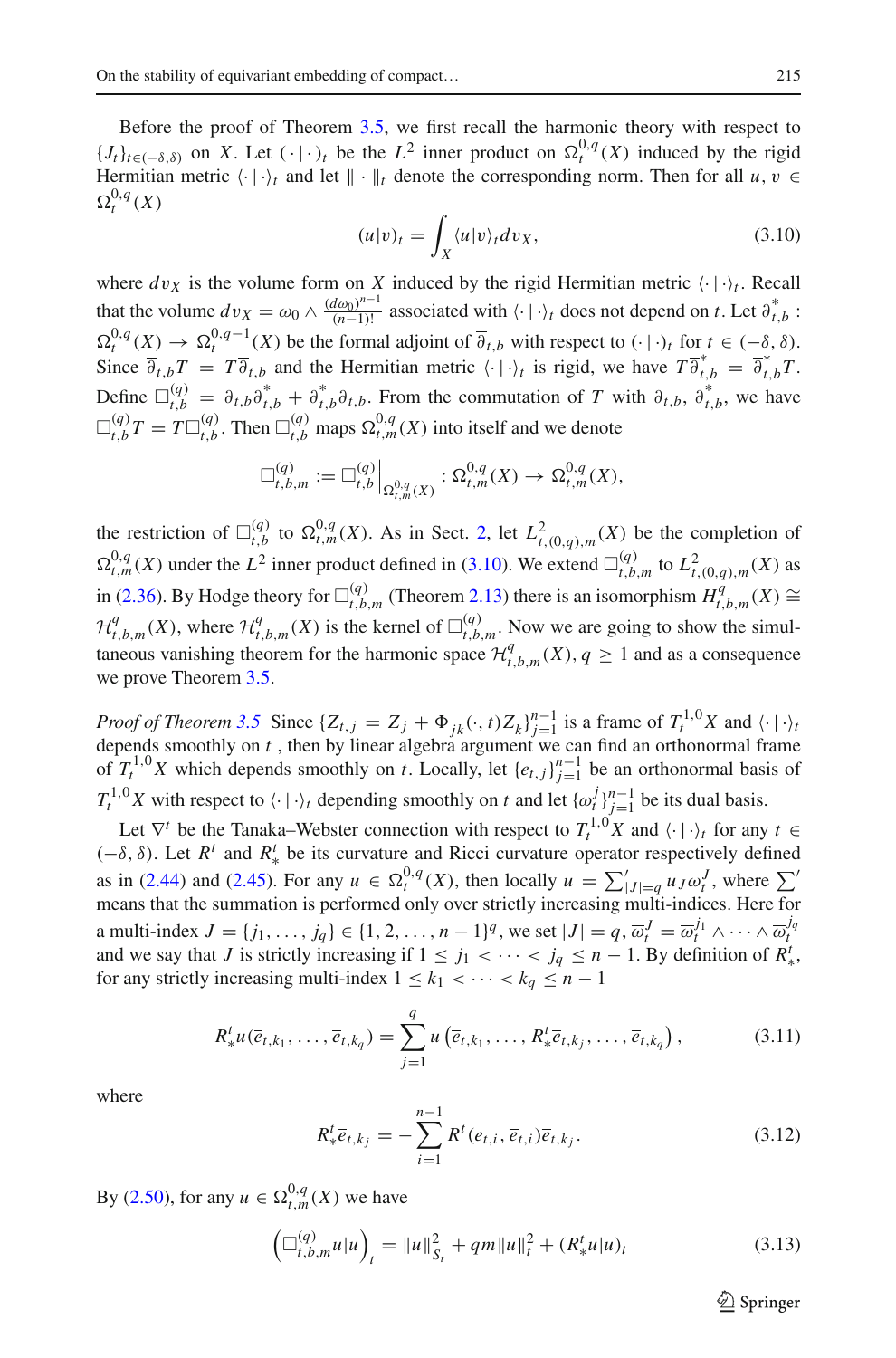where  $||u||_{\overline{S}_t}^2 = -\sum_{i=1}^{n-1} \int \langle \nabla_{e_{t,i}}^t \nabla_{\overline{e}_{t,i}}^t u | u \rangle_t dv_X$ . We claim that  $(R_x^t u | u)_t \le C ||u||_t^2$ ,  $\forall |t| \le \delta$ for a constant *C* independent of *t* when  $\delta$  is small. For  $u = \sum_{|J|=q}^{'} u_J \overline{\omega}_t^J \in \Omega_t^{0,q}(X)$ , write  $R^t_* u = \sum'_{|J|=q} u^t_J \overline{\omega}^J_t$ . For any  $J = \{j_1, \ldots, j_q\}$  with  $1 \le j_1 < \cdots < j_q \le n - 1$  we have  $u_j^t = R_*^t u(\overline{e}_{t,j_1}, \ldots, \overline{e}_{t,j_q})$ . Then

$$
(R_{*}^{t}u|u)_{t} = \sum_{j_{1} < \dots < j_{q}} \int_{X} R_{*}^{t}u(\overline{e}_{t,j_{1}}, \dots, \overline{e}_{t,j_{q}}) \overline{u_{j_{1} \dots j_{q}}} dv_{X}
$$
  
\n
$$
= \sum_{j_{1} < \dots < j_{q}} \sum_{l=1}^{q} \int_{X} u(\overline{e}_{t,j_{1}}, \dots, R_{*}^{t} \overline{e}_{t,j_{l}}, \dots, \overline{e}_{t,j_{q}}) \overline{u_{j_{1} \dots j_{q}}} dv_{X}
$$
  
\n
$$
= -\sum_{i=1}^{n-1} \sum_{j_{1} < \dots < j_{q}} \sum_{l=1}^{q} \int_{X} u(\overline{e}_{t,j_{1}}, \dots, R^{t}(e_{t,i}, \overline{e}_{t,i}) \overline{e}_{t,j_{l}}, \dots, \overline{e}_{t,j_{q}}) \overline{u_{j_{1} \dots j_{q}}} dv_{X}.
$$
\n(3.14)

Since  $J_t$ ,  $\langle \cdot | \cdot \rangle_t$  and  $\{Z_{t,i}\}$  depend smoothly on *t*, then the connection forms of  $\nabla^t$  with respect to the frame  $\{Z_{t,j}\}$  depend smoothly on *t* and as a consequence, the curvature of the  $\nabla^t$  also depend smoothly on *t*. Thus, there exists a constant  $\delta_0$  such that for any  $|t| < \delta_0$  we have

<span id="page-15-1"></span>
$$
(R_*^t u | u)_t \le C \| u \|_t^2 \tag{3.15}
$$

for some constant *C* independent of *t*. From [\(3.13\)](#page-14-1) and [\(3.15\)](#page-15-1), there exist a constant  $m_0 > 0$ independent of *t* such that for any  $m \in \mathbb{Z}$ ,  $m > m_0$  we have

<span id="page-15-2"></span>
$$
\left(\Box_{t,b,m}^{(q)}u|u\right)_t \ge C_m \|u\|_t^2, \quad \forall \ u \in \Omega_{t,m}^{0,q}(X), |t| < \delta_0, q \ge 1,\tag{3.16}
$$

where  $C_m$  is a constant independent of *t* for  $|t| < \delta_0$ . From [\(3.16\)](#page-15-2), we get  $\mathcal{H}_{t,b,m}^q(X) = 0$ for any  $m \in \mathbb{Z}$ ,  $m > m_0$  and  $|t| < \delta_0$ . By Hodge theory we get the conclusion of Theorem 3.5.  $3.5.$ 

<span id="page-15-3"></span>From  $(3.16)$  we have the following.

**Corollary 3.6** *Let*  $\lambda(t, m)$  *be an eigenvalue of*  $\Box_{t, b, m}^{(q)}$ ,  $1 \leq q \leq n - 1$ *. Assume that*  $m_0, \delta_0$ *are the same as in Theorem* [3.5](#page-13-0)*. Then, for any*  $m \in \mathbb{Z}, m > m_0$  *and*  $|t| < \delta_0$ *, we have*  $\lambda(t, m) \geq C_m$ . Here,  $C_m$  *is a constant satisfying*  $C_1 m \leq C_m \leq C_2 m$  with  $C_1$ ,  $C_2$  *independent of m and t,*  $|t| < \delta_0$ .

#### <span id="page-15-0"></span>**4 Stability of Szegő kernel of the Fourier components of CR functions**

In this section, we assume  $m_0$ ,  $\delta_0$  be the same constants as in Theorem [3.5](#page-13-0) unless otherwise stated. Let  $S_{t,m}: L^2(X) \to \mathcal{H}_{t,b,m}^0(X)$  be the orthogonal projection with respect to  $(\cdot | \cdot)_t$ . Since the volume form  $dv_X$  with respect to  $\langle \cdot | \cdot \rangle_t$  does not depend on *t*, the inner product  $(\cdot|\cdot)_t$  is the same as  $(\cdot|\cdot)$  on the space of smooth functions on *X*. Let  $S_{t,m}(x, y) \in C^\infty(X \times$ *X*) be the Schwartz kernel of  $S_{t,m}$ . We denote  $S_m := S_{0,m}, S_m(x, y) := S_{0,m}(x, y)$ . The goal of this section is to prove the following

<span id="page-15-4"></span>**Theorem 4.1** *With the notations above, assume that m*  $\geq m_0$ *. For any*  $k \in \mathbb{N}$  *and*  $\varepsilon > 0$ *there exists*  $\delta_{k,\varepsilon} < \delta_0$  *such that for all t*  $\in \mathbb{R}$  *with*  $|t| < \delta_{k,\varepsilon}$ *, we have* 

$$
|S_{t,m}(x, y) - S_m(x, y)|_{C^k(X \times X)} < \varepsilon. \tag{4.1}
$$

 $\mathcal{L}$  Springer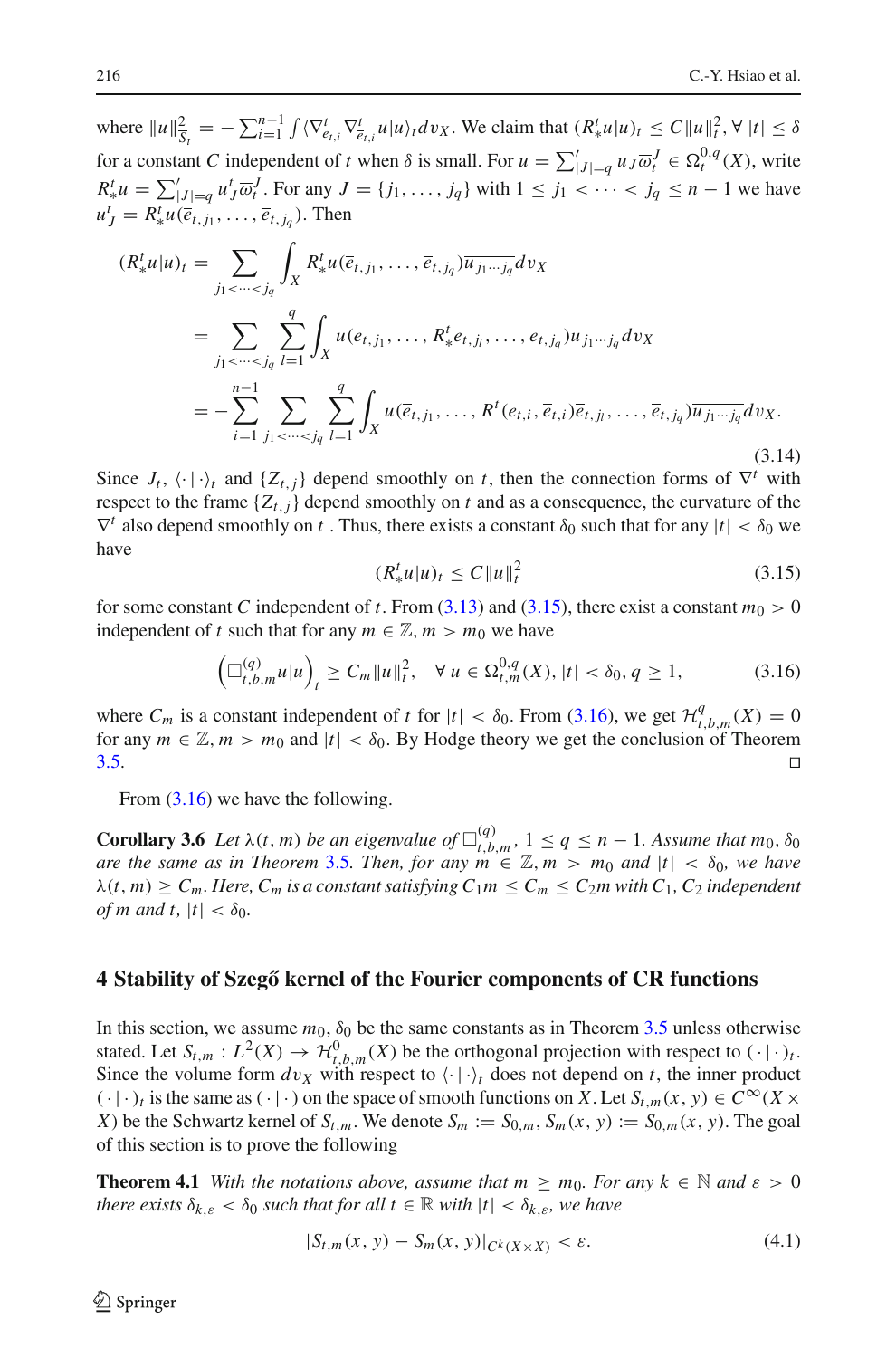<span id="page-16-8"></span>For  $s \in \mathbb{Z}$ , let  $H^s(X)$  denote the Sobolev space on X of order *s* of functions and let  $\|\cdot\|$ . denote the standard Sobolev norm of order  $s$  with respect to  $(·)$ . First, we need

**Lemma 4.2** *For every m*  $\geq m_0$  *and every*  $s_0 \in \mathbb{N} \cup \{0\}$ *, there is a constant*  $C_{s_0,m} > 0$ *independent of*  $t \in (-\delta_0, \delta_0)$  *such that* 

$$
\|S_{t,m}u\|_{2s_0} \leq C_{s_0,m} \|u\|_{-2s_0} \quad \text{for } u \in H^{-2s_0}(X) \text{ and } |t| < \delta_0. \tag{4.2}
$$

*Proof* Fix  $m \geq m_0$ . By Gårding's inequality, for every  $s \in \mathbb{N}_0$ , it is easy to see that there is a constant  $C_{s,m} > 0$  independent of  $t \in (-\delta_0, \delta_0)$  such that

<span id="page-16-0"></span>
$$
\|S_{t,m}u\|_{s+2} \leq C_{s,m}\Big(\|(\Box_{t,b,m}^{(0)}-T^2)S_{t,m}u\|_{s}+\|S_{t,m}u\|_{s}\Big), \quad \forall \ u \in L^2(X). \tag{4.3}
$$

From [\(4.3\)](#page-16-0), by using induction and noticing that

$$
T^{2}S_{t,m}u = -m^{2}S_{t,m}u, \quad \forall u \in L^{2}(X),
$$
  

$$
\|S_{t,m}u\| \le \|u\|, \quad \forall u \in L^{2}(X),
$$

it is straightforward to see that for every  $s \in \mathbb{N}$ , there is a  $\widetilde{C}_{s,m} > 0$  independent of *t* such that

<span id="page-16-1"></span>
$$
\|S_{t,m}u\|_{2s} \le \widetilde{C}_{s,m} \|u\| \,, \quad \forall u \in L^2(X). \tag{4.4}
$$

From [\(4.4\)](#page-16-1), it is straightforward to see that  $S_{t,m}$  can be extended from  $L^2(X)$  to  $H^{-2s}(X)$ for every  $s \in \mathbb{N}$ . Fix  $s_0 \in \mathbb{N}$  and let  $u \in H^{-2s_0}(X)$ , we have  $(S_{t,m}u|v) = (u, S_{t,m}v)$  for  $v \in L^2(X)$ , where  $(\cdot, \cdot)$  is the pair between  $H^{-2s}(X)$  and  $H^{2s}(X)$ . Then

<span id="page-16-3"></span>
$$
||S_{t,m}u|| = \sup\{|(u, S_{t,m}v)| : v \in L^2(X), (v|v) = 1\}.
$$
 (4.5)

Fix  $v \in L^2(X)$ ,  $(v | v) = 1$ . From [\(4.4\)](#page-16-1), we have

<span id="page-16-2"></span>
$$
\left| (u, S_{t,m}v) \right| \leq \|u\|_{-2s_0} \cdot \|S_{t,m}v\|_{2s_0} \leq \widetilde{C}_{s_0,m} \|u\|_{-2s_0}, \qquad (4.6)
$$

where  $C_{s_0,m} > 0$  is the constant as in [\(4.4\)](#page-16-1). From [\(4.6\)](#page-16-2) and [\(4.5\)](#page-16-3), we conclude that

<span id="page-16-4"></span>
$$
\|S_{t,m}u\| \le \widetilde{C}_{s_0,m} \|u\|_{-2s_0}, \quad \forall u \in H^{-2s_0}(X). \tag{4.7}
$$

Now, from  $(4.4)$  and  $(4.7)$ , we have

<span id="page-16-5"></span>
$$
\|S_{t,m}u\|_{2s_0} = \|S_{t,m}S_{t,m}u\|_{2s_0} \le \widetilde{C}_{s_0,m} \|S_{t,m}u\|
$$
  
\n
$$
\le (\widetilde{C}_{s_0,m})^2 \|u\|_{-2s_0}, \quad \forall u \in H^{-2s_0}(X).
$$
\n(4.8)

From  $(4.8)$ , the lemma follows.

Let  $N_{t,m}: L^2_m(X) \to \text{Dom}(\Box_{t,b,m}^{(0)})$  be the partial inverse of  $\Box_{t,b,m}^{(0)}$ . We have

<span id="page-16-7"></span>
$$
\Box_{t,b,m}^{(0)} N_{t,m} + S_{t,m} = I \text{ on } L_m^2(X),
$$
  
\n
$$
N_{t,m} \Box_{t,b,m}^{(0)} + S_{t,m} = I \text{ on Dom } (\Box_{t,b,m}^{(0)}).
$$
\n(4.9)

We denote  $N_m := N_{0,m}$ . We need

**Lemma 4.3** *For every m*  $\geq m_0$  *and every s*  $\in$  N<sub>0</sub>*, there is a constant*  $C_{s,m} > 0$  *independent*  $of t \in (-\delta_0, \delta_0)$  *such that* 

<span id="page-16-6"></span>
$$
\|N_{t,m}u\|_{s+2} \leq C_{s,m} \|u\|_{s} \quad \text{for } u \in H^s(X) \bigcap L^2_m(X). \tag{4.10}
$$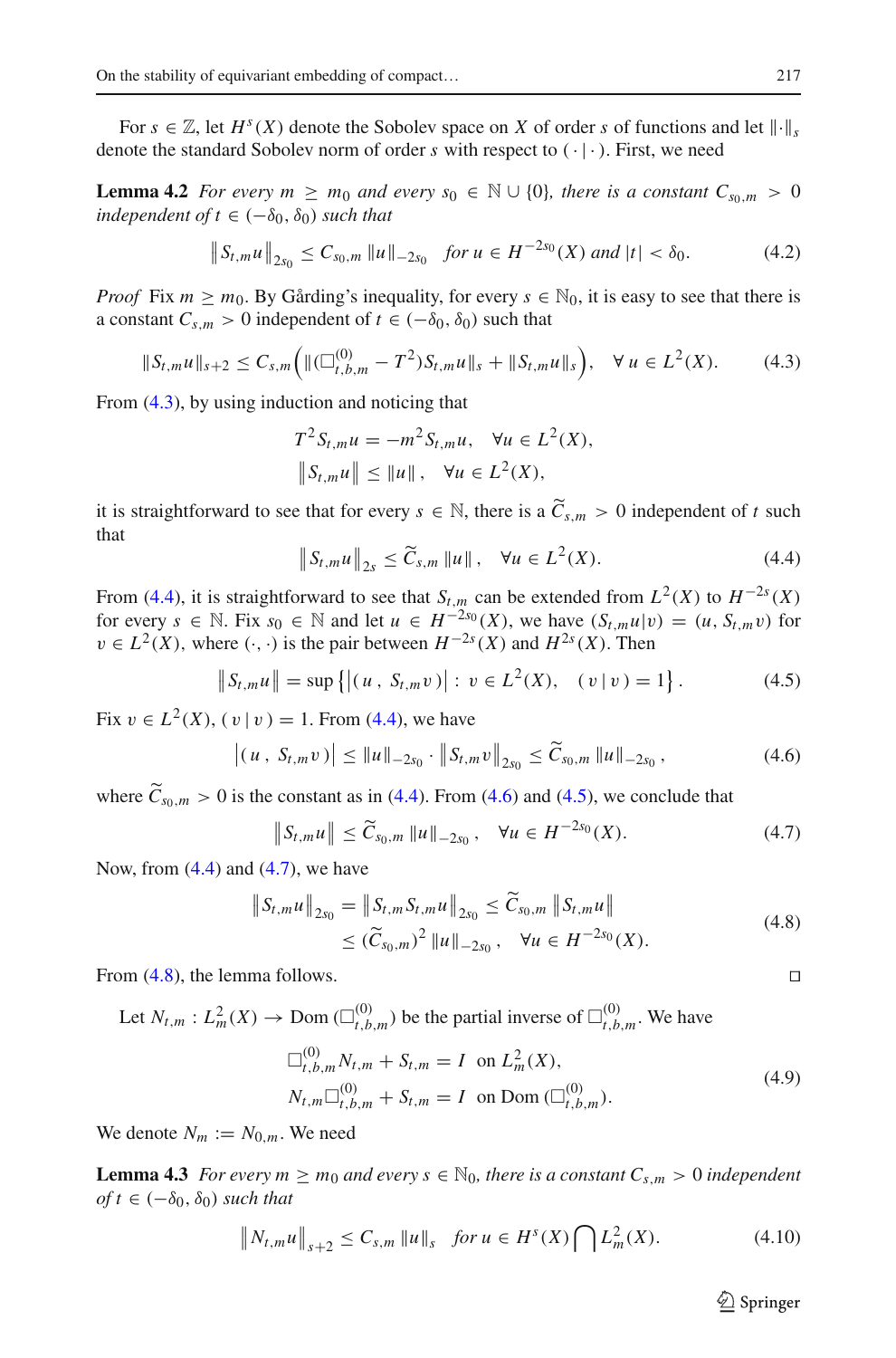*Proof* We will prove [\(4.10\)](#page-16-6) by induction over  $s \in \mathbb{N}_0$ . By Gårding's inequality, it is easy to see that there is a constant  $C_m > 0$  independent of *t* such that

<span id="page-17-2"></span>
$$
||N_{t,m}u||_2 \le \widetilde{C}_m \Big( ||(\Box_{t,b,m}^{(0)} - T^2)N_{t,m}u|| + ||N_{t,m}u|| \Big), \quad \forall u \in L_m^2(X). \tag{4.11}
$$

From [\(4.9\)](#page-16-7), we have

<span id="page-17-0"></span>
$$
(\Box_{t,b,m}^{(0)} - T^2)N_{t,m}u = (I - S_{t,m})u + m^2 N_{t,m}u.
$$
\n(4.12)

From [\(4.12\)](#page-17-0) and Corollary [3.6,](#page-15-3) we see that there is a constant  $\hat{C}_m > 0$  independent of *t* such that

<span id="page-17-1"></span>
$$
\|N_{t,m}u\| + \left\| (\Box_{t,b,m}^{(0)} - T^2)N_{t,m}u \right\| \leq \hat{C}_m \|u\|, \quad \forall u \in L^2_m(X). \tag{4.13}
$$

From [\(4.13\)](#page-17-1) and [\(4.11\)](#page-17-2), we see that [\(4.10\)](#page-16-6) holds for  $s = 0$ .

We assume that [\(4.10\)](#page-16-6) holds for some  $s_0 \ge 0$ . We are going to prove that (4.10) holds for  $s_0+1$ . By Gårding's inequality, it is easy to see that there is a constant  $C_{s_0,m} > 0$  independent of *t* such that

<span id="page-17-3"></span>
$$
\|N_{t,m}u\|_{s_0+3} \le \widetilde{C}_{s_0,m}\Big(\| (\Box_{t,b,m}^{(0)} - T^2)N_{t,m}u\|_{s_0+1} + \|N_{t,m}u\|_{s_0+1}\Big), \quad \forall u \in H^{s_0+1}(X) \bigcap L_m^2(X). \tag{4.14}
$$

From [\(4.9\)](#page-16-7), we have

<span id="page-17-4"></span>
$$
(\Box_{t,b,m}^{(0)} - T^2)N_{t,m}u = (I - S_{t,m})u + m^2 N_{t,m}u.
$$
\n(4.15)

From the proof of Lemma [4.2,](#page-16-8) we have

<span id="page-17-5"></span>
$$
\|S_{t,m}u\|_{s_0+1} \le \|S_{t,m}u\|_{2(s_0+1)} \le c_{m,s_0} \|u\| \le c_{m,s_0} \|u\|_{s_0+1}, \qquad (4.16)
$$

where  $c_{m,s_0} > 0$  is a constant independent of *t*. By the induction, we have

<span id="page-17-6"></span>
$$
\|N_{t,m}u\|_{s_0+1} \le \|N_{t,m}u\|_{s_0+2} \le \hat{c}_{m,s_0} \|u\|_{s_0} \le \hat{c}_{m,s_0} \|u\|_{s_0+1}, \qquad (4.17)
$$

where  $\hat{c}_{m,s_0} > 0$  is a constant independent of *t*. From [\(4.14\)](#page-17-3), [\(4.15\)](#page-17-4), [\(4.16\)](#page-17-5), and [\(4.17\)](#page-17-6), we see that (4.10) holds for  $s_0 + 1$ . The lemma follows. see that  $(4.10)$  holds for  $s_0 + 1$ . The lemma follows.

Let  $s_1, s_2 \in \mathbb{Z}$ . For a *t*-dependent operator  $A_t : H^{s_1}(X) \to H^{s_2}(X)$ , we write

$$
A_t = o(t) : H^{s_1}(X) \to H^{s_2}(X), \quad t \to 0,
$$

if for every  $\varepsilon > 0$ , there is a  $\delta_1 > 0$  such that for all  $|t| < \delta_1$ , we have

$$
||A_t u||_{s_2} \le \varepsilon ||u||_{s_1}
$$
 for all  $u \in H^{s_1}(X)$ .

*Proof of Theorem* [4.1](#page-15-4) Assume that  $m \geq m_0$ . From [\(4.9\)](#page-16-7), we have

<span id="page-17-7"></span>
$$
S_m = (N_{t,m} \Box_{t,b,m}^{(0)} + S_{t,m}) S_m
$$
  
=  $N_{t,m} (\Box_{t,b,m}^{(0)} - \Box_{b,m}^{(0)}) S_m + S_{t,m} S_m.$  (4.18)

Note that

$$
(\Box_{t,b,m}^{(0)} - \Box_{b,m}^{(0)})S_m = o(t) : H^{-s}(X) \to H^{s-2}(X), \quad \forall s \in \mathbb{N}.
$$

From this observation,  $(4.10)$  and  $(4.18)$ , we deduce that

<span id="page-17-8"></span>
$$
S_m - S_{t,m} S_m = o(t) : H^{-s}(X) \to H^s(X), \quad \forall s \in \mathbb{N}.
$$
 (4.19)

 $\circledcirc$  Springer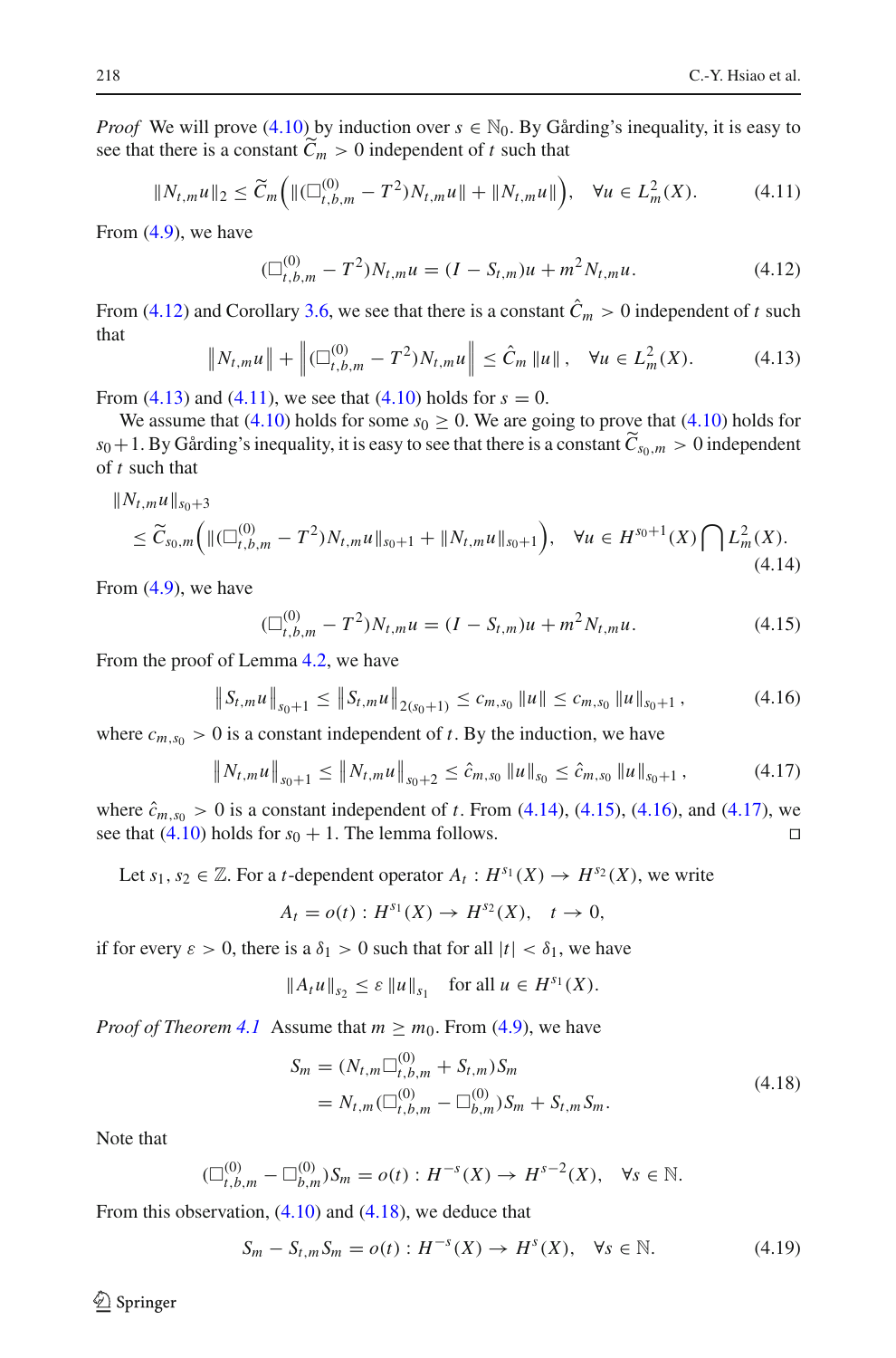Taking adjoints in  $(4.19)$  with respect to  $(·)$ , we get

<span id="page-18-1"></span>
$$
S_m - S_m S_{t,m}^* = o(t) : H^{-s}(X) \to H^s(X), \quad \forall s \in \mathbb{N},\tag{4.20}
$$

where  $S_{t,m}^*$  is the adjoint of  $S_{t,m}$  with respect to  $( \cdot | \cdot )$ . It is clear that

$$
S_{t,m} = S_{t,m}^* : H^{-s}(X) \to H^s(X), \quad \forall s \in \mathbb{N}.
$$

From this observation and [\(4.20\)](#page-18-1), we conclude that

<span id="page-18-4"></span>
$$
S_m - S_m S_{t,m} = o(t) : H^{-s}(X) \to H^s(X), \quad \forall s \in \mathbb{N}.
$$
 (4.21)

Similarly, from [\(4.9\)](#page-16-7), we have

<span id="page-18-3"></span>
$$
S_{t,m} = \left(N_m \Box_{b,m}^{(0)} + S_m\right) S_{t,m}
$$
  
=  $N_m (\Box_{b,m}^{(0)} - \Box_{t,b,m}^{(0)}) S_{t,m} + S_m S_{t,m}.$  (4.22)

From Lemma [4.2,](#page-16-8) it is easy to check that

<span id="page-18-2"></span>
$$
N_m(\Box_{b,m}^{(0)} - \Box_{t,b,m}^{(0)})S_{t,m} = o(t): H^{-s}(X) \to H^s(X), \quad \forall s \in \mathbb{N}.
$$
 (4.23)

From  $(4.23)$  and  $(4.22)$ , we deduce that

<span id="page-18-5"></span>
$$
S_{t,m} - S_m S_{t,m} = o(t) : H^{-s}(X) \to H^s(X), \quad \forall s \in \mathbb{N}.
$$
 (4.24)

From  $(4.21)$  and  $(4.24)$ , we deduce that

<span id="page-18-6"></span>
$$
S_m - S_{t,m} = o(t) : H^{-s}(X) \to H^s(X), \quad \forall s \in \mathbb{N}.
$$
 (4.25)

From  $(4.25)$  and the Sobolev embedding theorem, Theorem [4.1](#page-15-4) follows.

**Corollary 4.4** *There exists*  $\delta_1 < \delta_0$  *such that for*  $m > m_0$ ,  $\dim H^0_{t,b,m}(X)$  *does not depend on*  $t \in (-\delta_1, \delta_1)$ *.* 

*Proof* It is clear that

$$
\left| \dim H_{t,b,m}^0(X) - \dim H_{b,m}^0(X) \right| = \left| \int_X S_{t,m}(x,x) - S_m(x,x) \, dv_X \right| \to 0 \tag{4.26}
$$

as  $t \to 0$  by Theorem [4.1.](#page-15-4) Since dim  $H_{t,b,m}^0(X)$  is an integer, for each  $m > m_0$  the function  $t \mapsto \dim H_{t,b,m}^0(X)$  is constant for  $|t|$  is sufficiently small.

# <span id="page-18-0"></span>**5 Stability of equivariant embedding of CR manifolds with** *S***1-action**

<span id="page-18-7"></span>In a recent work [\[18,](#page-20-12) Theorem 1.2] we showed:

**Theorem 5.1** *Let*  $(X, T^{1,0}X)$  *be a compact connected strictly pseudoconvex CR manifold with a transversal CR locally free*  $S^1$ -action. Then for every  $m \in \mathbb{N}$ , there exist integers  ${m_j}_{j=1}^N$  with  $m_j \ge m, 1 \le j \le N$ , and CR functions  ${f_j}_{j=1}^N$  with  $f_j \in H_{b,m_j}^0(X)$  such the  $S^1$ -equivariant CR map  $\Phi: X \to \mathbb{C}^N$ ,  $x \mapsto (f_1(x), \ldots, f_N(x))$  is an embedding.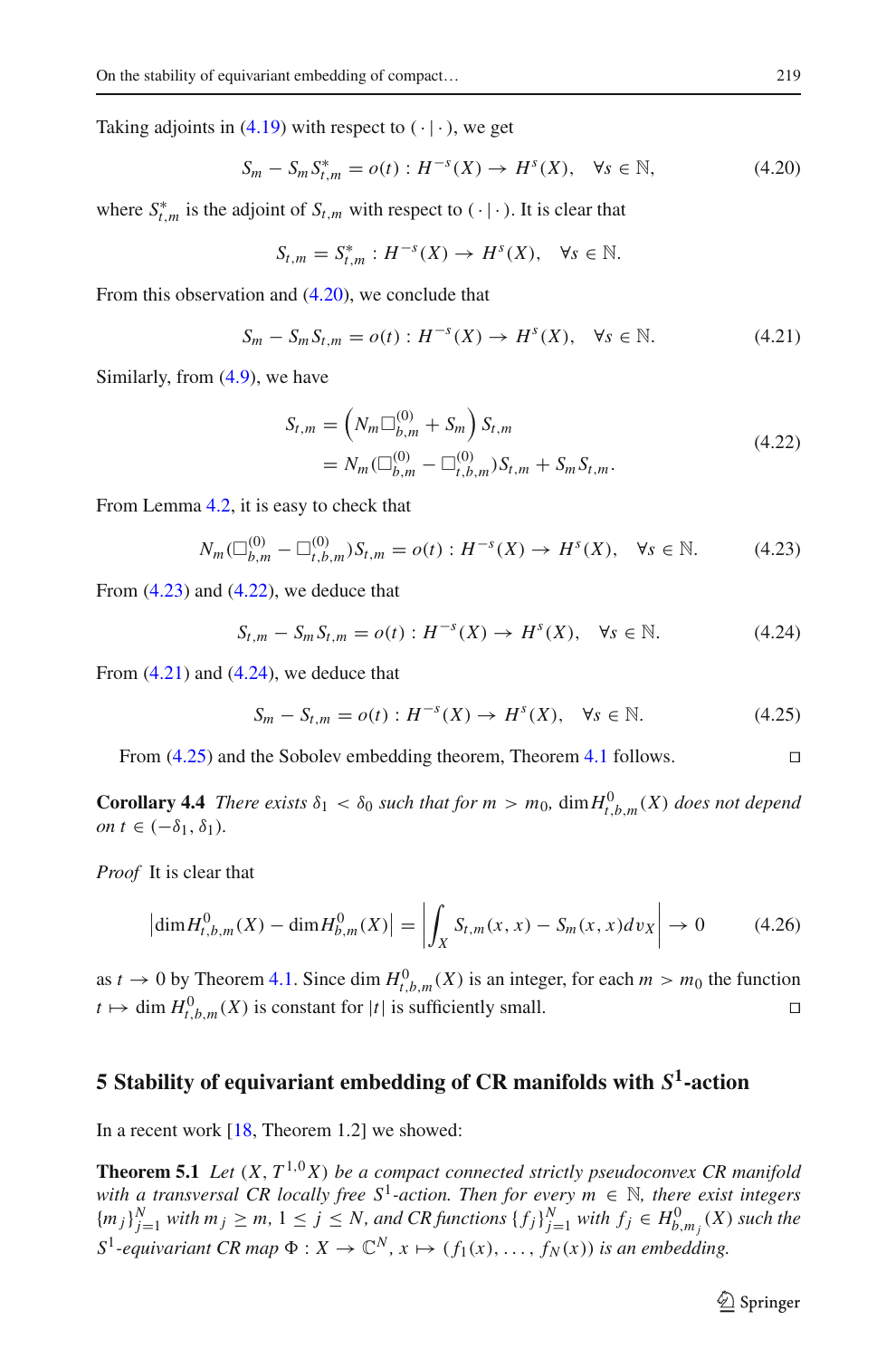In this section, we choose  $m_0$  as in Theorem [3.5.](#page-13-0) We will show that the equivariant embedding in Theorem [5.1](#page-18-7) is stable under *S*1-invariant deformations of CR structure. For  $|t| < \delta_0$ , set  $\Phi_{t,j} = S_{t,m_j} \Phi_j$ . Then  $\{\Phi_{t,j}\}_{j=1}^N$  are CR functions with respect to  $T_t^{1,0} X$  (or *J<sub>t</sub>*). With these CR functions we define a CR map with respect to  $T_t^{1,0}$  *X* as follows

<span id="page-19-0"></span>
$$
\Phi_t: X \to \mathbb{C}^N, \quad x \mapsto (\Phi_{t,1}(x), \dots, \Phi_{t,N}(x)). \tag{5.1}
$$

Now, we come to the following result, which implies the main result of the paper, Theorem [1.1.](#page-2-0)

**Theorem 5.2** *Let* (*X*, *H X*, *J* ) *be a compact connected strictly pseudoconvex CR manifold with a transversal CR S*<sup>1</sup>-action. Let  $\{J_t\}_{t \in (-\delta_0, \delta_0)}$  be an S<sup>1</sup>-invariant deformation of J. Let m<sub>0</sub> *be as in Theorem* [3.5](#page-13-0)*. Let*  $\Phi = (\Phi_1, \ldots, \Phi_N) : X \to \mathbb{C}^N$  *be an equivariant CR embedding with*  $\Phi_j \in H^0_{b,m_j}(X)$ ,  $m_j > m_0$ ,  $1 \leq j \leq N$ . Then the map  $\Phi_t$  defined in [\(5.1\)](#page-19-0) is a CR embed*ding when*  $|t|$  *is sufficiently small. Moreover, for every*  $k \in \mathbb{N}$ ,  $\lim_{t\to 0} ||\Phi_t - \Phi||_{C^k(X,\mathbb{C}^N)} = 0$ .

*Proof* First, we prove  $\Phi_t$  is an immersion for each |t| is sufficiently small. Since

<span id="page-19-3"></span>
$$
\Phi_{t,j} - \Phi_j = S_{t,m_j} \Phi_j - S_{m_j} \Phi_j = (S_{t,m_j} - S_{m_j}) \Phi_j, 1 \le j \le N,
$$
\n(5.2)

then by Theorem [4.1,](#page-15-4) we have  $|\Phi_{t,j} - \Phi_j|_{C^1(X)}$  is sufficiently small as  $|t| \to 0$  for  $1 \le j \le N$ . Since  $\Phi$  is an immersion, i.e., the rank of the Jacobian of  $\Phi$  is  $2n - 1$ , then there exists a constant  $\sigma < \delta_0$  such that for  $|t| < \sigma$  the rank of the Jacobian of  $\Phi_t$  is always  $2n - 1$ , that is,  $\Phi_t$  is an immersion when  $|t| < \sigma$ . Next, we claim that  $\Phi_t$  is an injective map when t is sufficiently small. We prove this claim by seeking a contradiction. If it is not true, there exists  $\varepsilon_n \to 0$  as  $n \to \infty$  and two sequences of points  $\{x_n\}$ ,  $\{y_n\} \subset X$ ,  $x_n \neq y_n$ , for each *n*, such that  $\Phi_{\varepsilon_n}(x_n) = \Phi_{\varepsilon_n}(y_n)$ ,  $\forall n$ . Since *X* is compact, we assume that  $x_n \to p$  and  $y_n \to q$ . If  $p \neq q$ , letting  $\varepsilon_n \to 0$  we will have  $\Phi(p) = \Phi(q)$ . This is a contradiction with the fact that  $\Phi$  an injective map. Now, we assume that  $p = q$ . Then

$$
|\Phi(x_n) - \Phi(y_n)| = |\Phi(x_n) - \Phi_{\varepsilon_n}(x_n) + \Phi_{\varepsilon_n}(y_n) - \Phi(y_n)| = |(\Phi - \Phi_{\varepsilon_n})(x_n) - (\Phi - \Phi_{\varepsilon_n})(y_n)|.
$$
\n(5.3)

By Theorem [4.1,](#page-15-4) we have

$$
\|\Phi_{\varepsilon_n} - \Phi\|_{C^1(X,\mathbb{C}^N)} \to 0 \text{ as } \varepsilon_n \to 0. \tag{5.4}
$$

Then

<span id="page-19-1"></span>
$$
|(\Phi - \Phi_{\varepsilon_n})(x_n) - (\Phi - \Phi_{\varepsilon_n})(y_n)| \leq c_{\varepsilon_n} |x_n - y_n|, \quad \forall n,
$$
\n
$$
(5.5)
$$

where  $c_{\varepsilon_n}$  is a sequence of constants with  $c_{\varepsilon_n} \to 0$  as  $\varepsilon_n \to 0$ . On the other hand, since  $\Phi$  is an embedding, by implicit function theorem, there exists a constant *c* independent of  ${x_n}$ ,  ${y_n}$  such that

<span id="page-19-2"></span>
$$
|\Phi(x_n) - \Phi(y_n)| \ge c|x_n - y_n|, \quad \text{for } n \text{ large.}
$$
 (5.6)

From [\(5.5\)](#page-19-1) and [\(5.6\)](#page-19-2), we get a contradiction. Thus, we get the injectivity of  $\Phi_t$  for |*t*| sufficiently small. The fact that  $\|\Phi_t - \Phi\|_{C^k(X,\mathbb{C}^N)} \to 0$  for  $t \to 0$  is a direct consequence of  $(5.2)$  and Theorem [4.1.](#page-15-4)

**Acknowledgements** The authors thank the referee for many detailed remarks that have helped improve the presentation.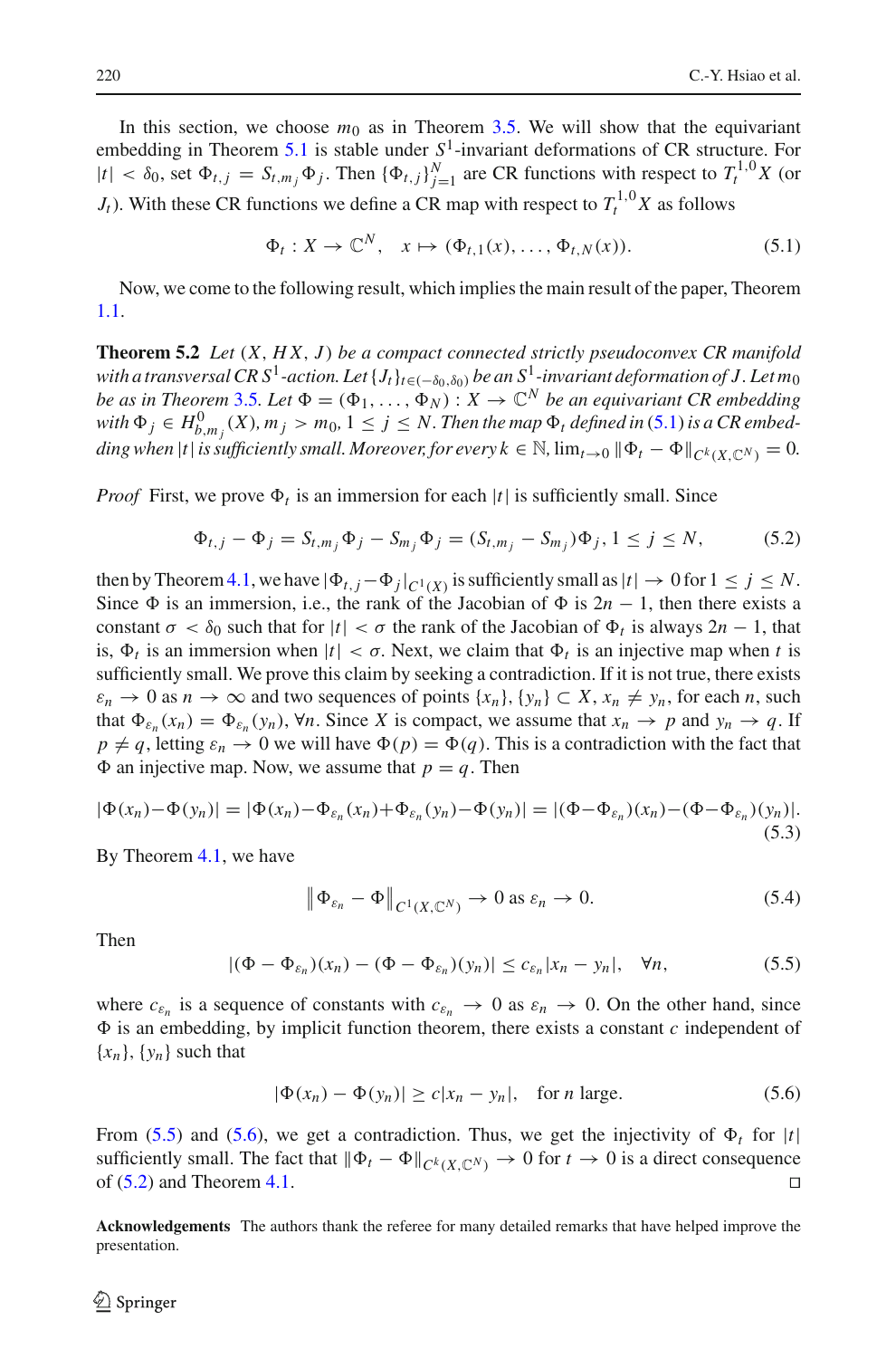### <span id="page-20-0"></span>**References**

- <span id="page-20-5"></span>1. Andreotti, A., Siu, Y.-T.: Projective embeddings of pseudoconcave spaces. Ann. Sc. Norm. Super. Pisa **24**, 231–278 (1970)
- <span id="page-20-26"></span>2. Baouendi, M.-S., Rothschild, L.-P., Treves, F.: CR structures with group action and extendability of CR functions. Invent. Math. **83**, 359–396 (1985)
- <span id="page-20-14"></span>3. Bland, J., Duchamp, T.: Moduli for pointed convex domains. Invent. Math. **104**(1), 61–112 (1991)
- <span id="page-20-1"></span>4. Boutet de Monvel, L.: Intégration des équations de Cauchy–Riemann induites formelles, Séminaire Goulaouic–Lions–Schwartz 1974–1975. Équations aux derivées partielles linéaires et non linéaires, Centre Math., Exp. no. 9, p. 13. École Polytech., Paris (1975)
- <span id="page-20-6"></span>5. Burns, D.M.: Global behavior of some tangential Cauchy–Riemann equations, Partial differential equations and geometry (Proc. Conf., Park City, Utah, 1977), Lecture Notes in Pure and Appl. Math., vol. 48, pp. 51–56. Dekker, New York (1979)
- <span id="page-20-9"></span>6. Burns, D.M., Epstein, C.-L.: Embeddability of three-dimensional CR-manifolds. J. Am. Math. Soc. **4**, 809–840 (1990)
- <span id="page-20-19"></span>7. Buchweitz, R., Millson, J.: CR-geometry and deformations of isolated singularities. Mem. Am. Math. Soc. **125** (597) (1997)
- <span id="page-20-22"></span>8. Catlin, D., Lempert, L.: A note on the instability of embeddings of Cauchy–Riemann manifolds. J. Geom. Anal. **2**(2), 99–104 (1992)
- <span id="page-20-28"></span>9. Chen, S.C., Shaw, M.C.: Partial differential equations in several complex variables, AMS/IP Studies in Advanced Mathematics, vol. 19. American Mathematical Society. Providence, International Press, Boston (2001)
- <span id="page-20-29"></span>10. Cheng, J-H., Hsiao, C.-Y., Tsai, I-H.: Heat kernel asymptotics and a local index theorem for CR manifolds with  $S^1$  action. [arXiv:1511.00063](http://arxiv.org/abs/1511.00063)
- <span id="page-20-30"></span>11. Dragomir, S., Tomassini, G.: Differential geometry and analysis on CR manifolds, Progress in Mathematics, vol. 246, p. xvi+487. Birkhäuser Inc., Boston (2006)
- <span id="page-20-11"></span>12. Epstein, C.L.: CR-structures on three dimensional circle bundles. Invent. Math. **109**, 351–403 (1992)
- <span id="page-20-15"></span>13. Epstein, C.L., Henkin, G.M.: Stability of embeddings for pseudoconcave surfaces and their boundaries. Acta Math. **185**(2), 161–237 (2000)
- <span id="page-20-23"></span>14. Epstein, C.L.: Subelliptic boundary conditions for Spin<sub>C</sub>-Dirac operators, gluing, relative indices, and tame Fredholm pairs. Proc. Natl. Acad. Sci. USA **103**(42), 15364–15369 (2006)
- 15. Epstein, C.L.: Subelliptic Spin<sub>C</sub> Dirac operators. I. Ann. Math. (2) 166(1), 183–214 (2007)
- <span id="page-20-24"></span>16. Epstein, C.L.: Subelliptic Spin<sub>C</sub> Dirac operators. II. Basic estimates. Ann. Math. (2) 166(3), 723-777 (2007)
- <span id="page-20-7"></span>17. Grauert, H.: Theory of q-convexity and q-concavity, Several Complex Variables VII. In: Grauert, H., Peternell, Th., Remmert, R. (eds.) Encyclopedia of Mathematical Sciences, vol. 74. Springer, Berlin (1994)
- <span id="page-20-12"></span>18. Herrmann, H., Hsiao, C.-Y., Li, X.: Szegő kernel expansion and equivariant embedding of CR manifolds with circle action. Ann. Glob. Anal. Geom. doi[:10.1007/s10455-017-9559-z](http://dx.doi.org/10.1007/s10455-017-9559-z)
- <span id="page-20-27"></span>19. Hsiao, C.-Y.: Szegő kernel asymptotics for high power of CR line bundles and Kodaira embedding theorems on CR manifolds. Mem. Am. Math. Soc. [arXiv:1401.6647](http://arxiv.org/abs/1401.6647)
- <span id="page-20-25"></span>20. Hsiao, C.-Y., Li, X.: Morse inequalities for Fourier components of Kohn–Rossi cohomology of CR manifolds with  $S^1$ -action. Math. Z.  $284(1-2)$ , 441–468 (2016)
- <span id="page-20-13"></span>21. Hsiao, C.-Y., Marinescu, G.: On the singularities of the Szegő projections on lower energy forms. J. Differ. Geom. **107**(1), 83–155 (2017)
- <span id="page-20-20"></span>22. Huang, X.: Isolated complex singularities and their CR links. Sci. China Ser. A **49**(11), 1441–1450 (2006)
- <span id="page-20-16"></span>23. Huang, X., Luk, S., Yau, S.S.T.: On a CR family of compact strictly pseudoconvex CR manifolds. J. Differ. Geom. **72**, 353–379 (2006)
- <span id="page-20-2"></span>24. Jacobowitz, H., Treves, F.: Non-realizable CR structures. Invent. Math. **66**, 231–249 (1982)
- <span id="page-20-3"></span>25. Kuranishi, M.: Strongly pseudoconvex CR structures over small balls, I, II. Ann. Math. (2) **115**, 451–500 (1982). [**116**, 1–64 (1982)]
- <span id="page-20-17"></span>26. Laurent-Thiébaut, C.: Stability of the embeddability under perturbations of the CR structure for compact CR manifolds. Trans. Am. Math. Soc. **367**, 943–958 (2015)
- <span id="page-20-10"></span>27. Lempert, L.: On three dimensional Cauchy–Riemann manifolds. J. Am. Math. Soc. **5**, 923–969 (1992)
- <span id="page-20-18"></span>28. Lempert, L.: Embeddings of three dimensional Cauchy–Riemann manifolds. Math. Ann. **300**, 1–15 (1994)
- <span id="page-20-21"></span>29. Miyajima, K.: CR construction of the flat deformations of normal isolated singularities. J. Algebraic Geom. **8**(3), 403–470 (1999)
- <span id="page-20-4"></span>30. Nirenberg, L.: On a problem of Hans Lewy. Uspekhi Mat. Nauk **29**, 241–251 (1974)
- <span id="page-20-8"></span>31. Rossi, H.: Attaching analytic spaces to an analytic space along a pseudoconvex boundary. In: Proc. Conf. on Complex Manifolds, pp. 242–256. Springer, New York (1965)